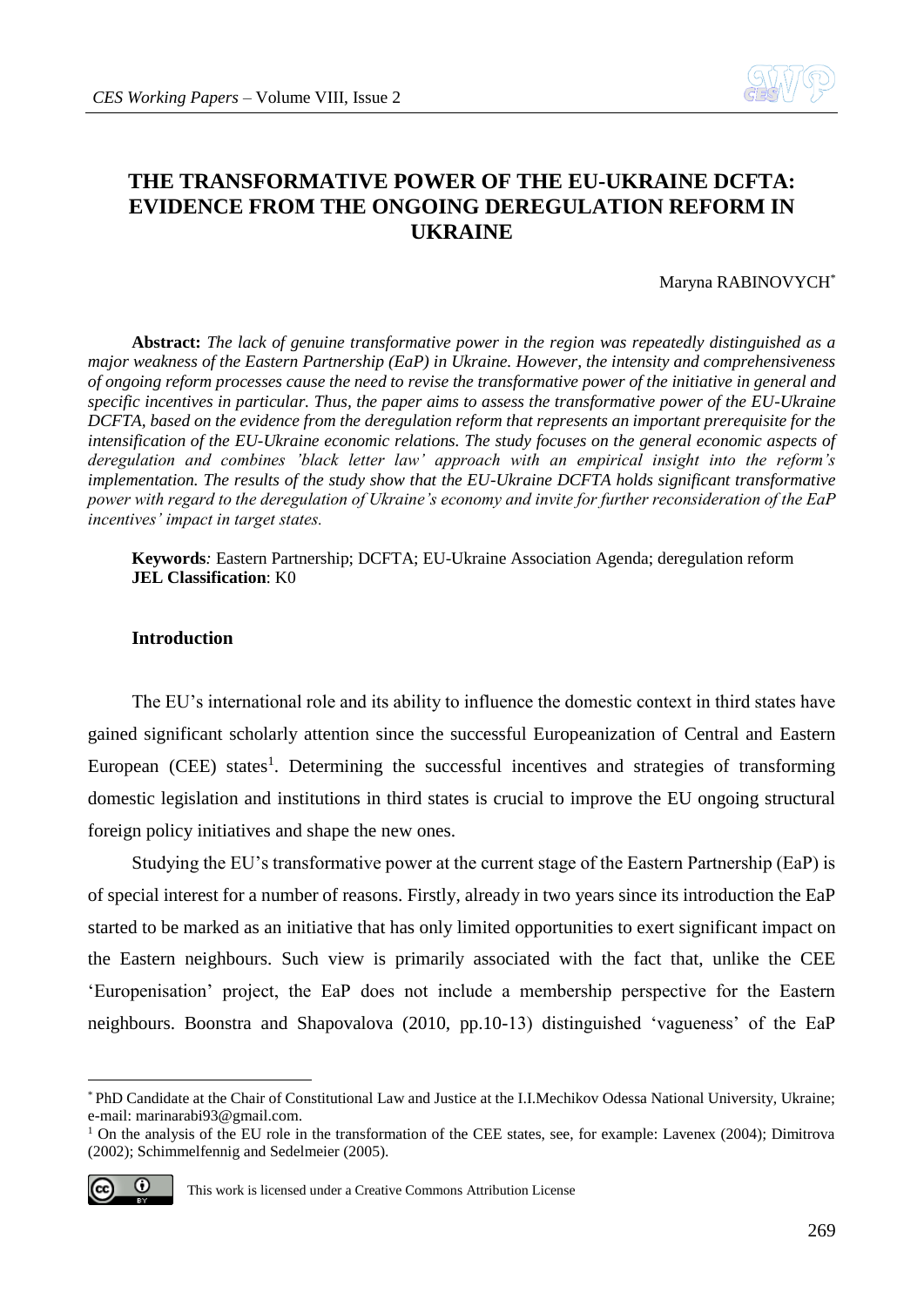incentives, thus, pointing out to the EU's inability to deal with the dilemma between 'joint ownership' and conditionality principles. Korosteleva (2012) and Youngs and Pishchikova (2013) viewed the inconsistency of the EU differentiation efforts in terms of the EaP and the significance of Russia's leverage in the region (especially, in Ukraine) as further factors, leading to the failure of the EaP. While the signing of the Association Agreements (AAs), including Deep and Comprehensive Free Trade Areas (DCFTAs) with three EaP countries in 2014 and the liberalization of visa regime with Moldova evidently marked the new step in the EaP development, the extent to which these events influenced the EaP's transformative power remains to be determined.

Second, despite the fact that free trade and visa liberalization are major external incentives of the EaP, there is an evident lack of studies, featuring their impact on the progress within specific reform fields in target states<sup>2</sup>. In turn, ease and transparency of doing business that are to be ensured with the help of the deregulation reform constitute the important prerequisites for the intensification of the EU-Ukraine economic relations. Nevertheless, the ongoing deregulation reform in Ukraine is also reflected in a highly limited number of studies.

Third, considering the nature and scope of the EaP-related transformation it creates favourable conditions for revisiting multiple concepts, associated with the EU foreign policies' impact on target states. Apart from 'transformative power', such concepts as 'civilian power', 'normative power' and 'structural power' are to be considered to create a framework for assessing the EU foreign policies' ability to facilitate transformation in the EaP states.

The above considerations determine the following structure of the argument. Foremost, the scope of the notion of 'transformative power' is explained, based on comparing and contrasting 'transformative', 'civilian', 'normative' and 'ethical' power Europe. The next step includes a brief legal analysis of the EU-Ukraine DCFTA and the major dimensions of its implementation. Then, the case of the EU's facilitation of the deregulation reform (in light of the DCFTA implementation) is addressed in three major contexts. First, the intent for launching the deregulation reform is addressed. Secondly, the means the EU uses to facilitate the reform and their implications for its implementation are discussed. Finally, the actual impact of the reform is assessed, based on the available progress reports and analytics. An overall assessment of the DCFTA in relation to the deregulation reform is provided.

<sup>&</sup>lt;sup>2</sup> For general impact assessments of the DCFTAs with EaP states, see: Muravska and Berlin (2016); Van der Loo (2016)..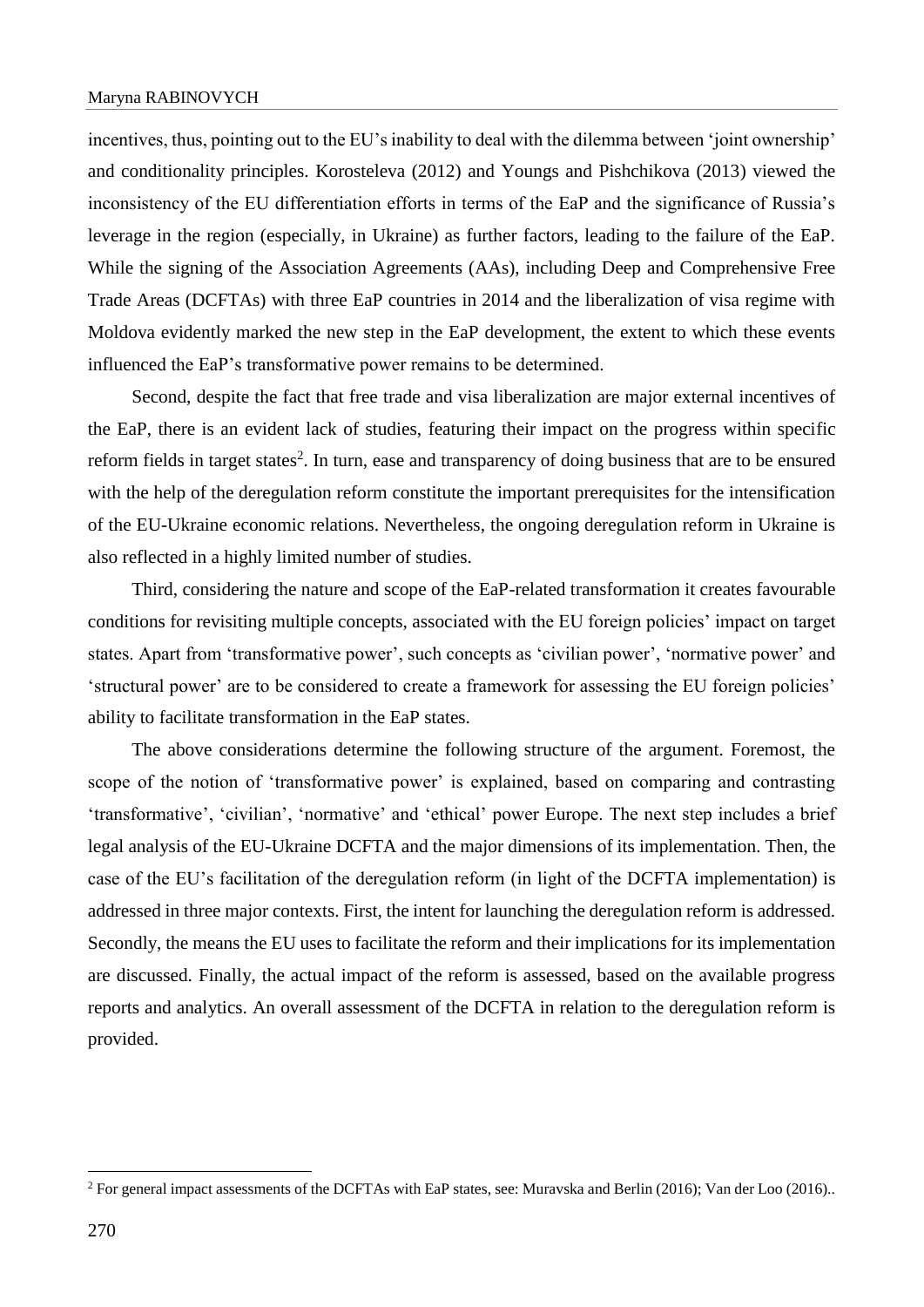#### **1. Conceptualizing Transformative power Europe**

Since the EU has become actively involved into international affairs via its Common Foreign and Security Policy (CFSP), there has been a debate whether the multifaceted activities, conducted by the Union under the CFSP umbrella, can be viewed as a foreign policy<sup>3</sup>. The rationale for such debate deals with the fact that "the EU is neither a state, nor a non-state actor, neither a conventional international organization nor an international regime" (Ginsberg, 1999, p.432). Given the move to an increased consistency of the EU external action, introduced by the Treaty of Lisbon<sup>4</sup>, it is generally accepted that the Union has its own foreign policy, different from those of its Member States (MS). In turn, a question remains concerning the kind of power the EU has in international affairs.

One of the oldest concepts, created to address the peculiarities of the European Communities' role in the international arena, was the one of 'civilian power', introduced by Duchene (1973). Discussing the power of European Communities, Duchene (1973) emphasized that its MS are "long on economic power and relatively short on armed force" (pp.19-20). Smith (2005) mentioned that civilian powers rely mostly on 'economic, diplomatic and cultural policy instruments' (p.1). Underlining the dichotomy between military and non-military foreign policy means, Keukeleire and Delreux (2014) interpret the EU as a 'relevant foreign policy actor' that promotes universal values, is highly active in development assistance and acts as an active proponent of multilateral solutions (p.75). According to Maull (1990), the major traits of a 'civilian power' include the "acceptance of the need to cooperate with others in order to achieve international objectives"; the concentration on non-military, primarily economic means to secure the international goals, as well as 'a willingness to develop supranational structures to address critical issues of international management'(Maull, 1990, pp.92-93).

Along with civilian means, civilian ends and democratic control are viewed by Smith (2005) as an essential feature of a 'civilian power'. Initially introduced by J. Nye in the end of the 1980s, the terms 'soft power' was further extended by the author to mean 'the ability to affect others through the co-optive means of framing the agenda, persuading, and eliciting positive attraction in order to obtain preferred outcomes' (Nye, 2011, pp.20-21). The major considered sources of soft power

<u>.</u>

<sup>&</sup>lt;sup>3</sup> For an overview of the debate related to the nature and scope of the CFSP as a 'fully-fledged foreign policy' see, Keukeleire and Delreux (2014), pp.49-50.

<sup>&</sup>lt;sup>4</sup> The Treaty of Lisbon brought a number of changes into the EU foreign policy domain. Firstly, the Treaty provided the EU with express legal personality, having formally merged the European Communities and European Union. Secondly, the Lisbon treaty introduced shared principles, governing different areas of the EU external action, ranging from CFSP to trade and development issues. Thirdly, the Treaty created a unified system of the EU external representation, including the introduction of the European External Action Service and the position of the High Representative of the Union for Foreign Affairs and Security Policy.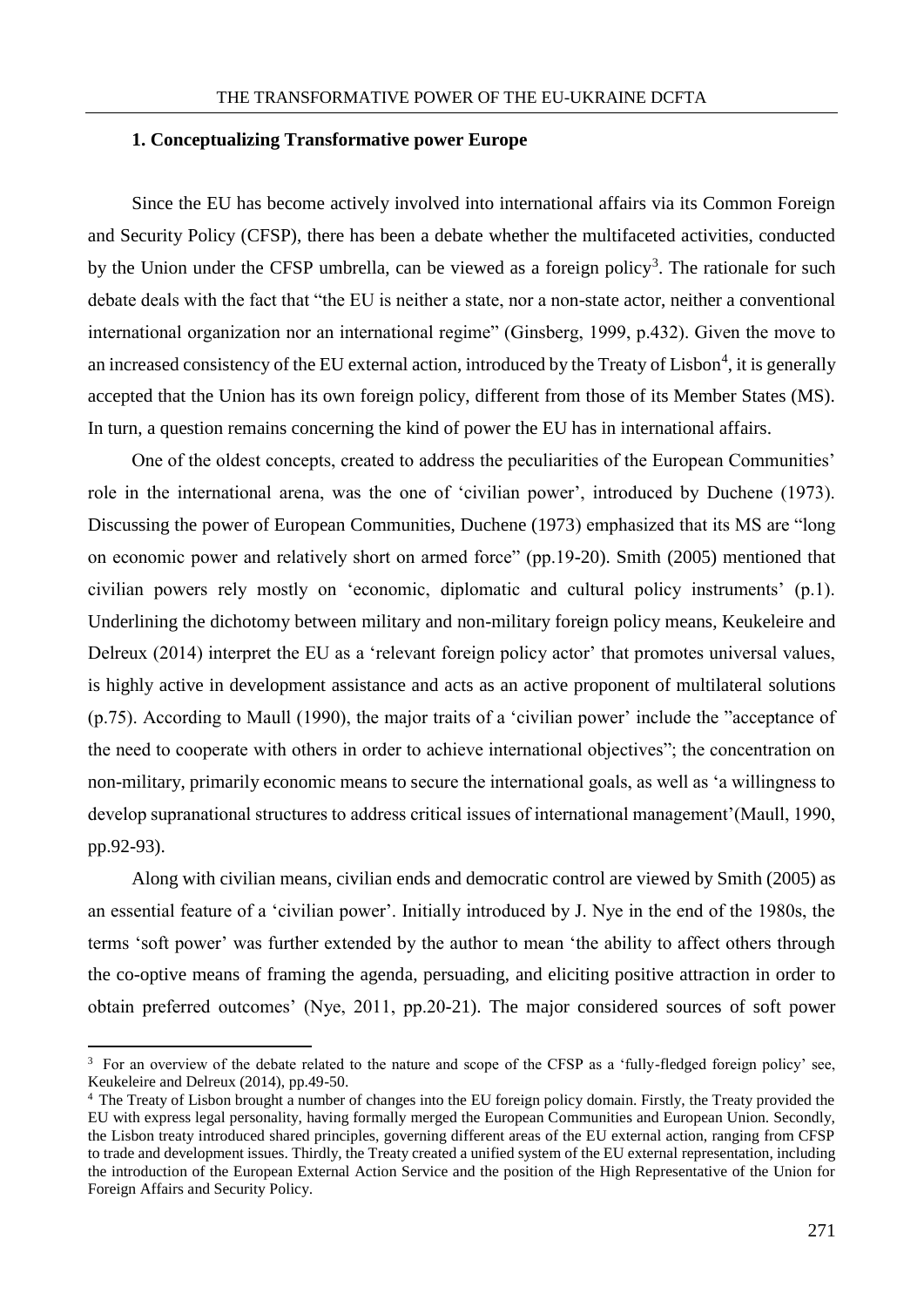include a state's culture, its political values and institutions, as well as the legitimacy of its foreign policy (Nye, 2011, pp.20-21).

Empirical studies by Azpiroz (2015) and Nielsen and Vilson (2014) distinguish four EUspecific sources of soft power. First, the EU positions itself as a model for regional integration. The EU's motto 'united in diversity' is coined to show how shared goals (peace and prosperity) brought Europeans together and allowed them to rely on multiple synergetic effects. Secondly, the Union is praised for its adherence to universal values, such as democracy, human rights and the rule of law. Moreover, elaborate institutional balance and decision-making procedures in the EU contribute to the Union's being perceived as a reliable and accountable actor. Finally, the value-based approach to foreign policy<sup>5</sup> and increased consistency of the EU external action following the adoption of the Lisbon Treaty contribute to the EU's legitimacy as an external actor.

'Normative power Europe' (NPE), a debatable concept, aimed to address the EU's 'ability to define what passes as 'normal' in world politics' was coined by I. Manners (2002, p.232). According to Niemann and Wekker (2010), the EU has a "special claim to constitute a normative power" due to positioning itself as a 'Community based on the rule of law'(p.4). While the NPE is predominantly civilian, it still differs from the concept of 'civilian power' by emphasizing ideational, rather than economic sources of influence. Similar to 'soft power', the NPE rejects the idea of coercion in international relations, relying on the universal nature of promoted norms, free from self-interestbased agenda. Operationalizing the concept, Niemann and Wekker (2010) distinguish between three levels of analysis, such as normative *intent* (genuineness of the normative commitment); normative *process* (inclusiveness and reflexivity) and normative *impact* (the evolution of norms in third countries).

While the NPE concentrates on the EU's ability to exert impact on norms via its foreign policy, the concept of structural foreign policy, , deals with the Union's ability to 'influence long-term processes and shape political, legal, socio-economic and other structures in third countries, in other regions in the world and at the global level' (Keukeleire and Delreux, 2014, p.3). The framework for analysis includes policy objectives, policy outputs (instruments and budget), actual implementation of the policy, as well as its outcomes (Keukeleire and Delreux, 2014, p.5).

<u>.</u>

<sup>5</sup> According to the Art.21 of the Treaty on the European Union, 'the Union's action on the international scene shall be guided by the principles which have inspired its own creation, development and enlargement, and which it seeks to advance in the wider world: democracy, the rule of law, the universality and indivisibility of human rights and fundamental freedoms, respect for human dignity, the principles of equality and solidarity, and respect for the principles of the European Union'.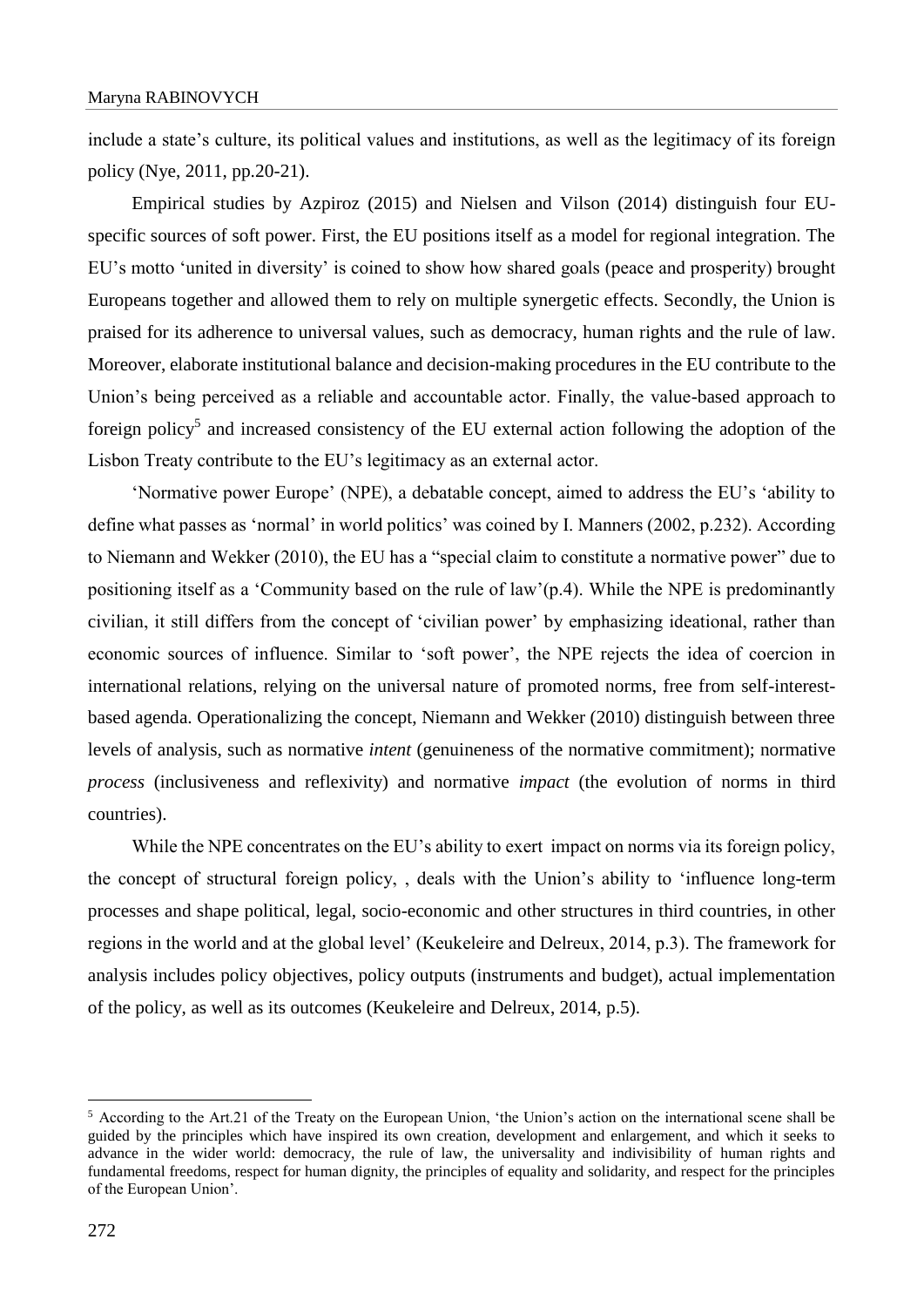#### THE TRANSFORMATIVE POWER OF THE EU-UKRAINE DCFTA

The above brief outlook of the concepts related to the EU power at the global stage testifies the fact that, despite ambiguities and criticism<sup>6</sup>, they can be clearly defined and operationalized. On the contrary, the concept of transformative power, frequently used to address the EU achievements in the CEE and EaP states, lacks definition and a framework for assessment (Grabbe, 2014; Börzel and Risse, 2009). To define *transformative power,* one needs to start with the notion of 'transformation' in relation to the post-Soviet states. According to Mungiu-Pippidi (2008), a 'transformation' is "a complex process of a shift from command to market economy, and from the monopolistic political system to the democratic pluralism and the rule of law" (p.4). Elster, Offe and Preuss (1998) emphasize the role of institutions for a successful transformation. Furthermore, according to Almond (1974), the genuine transformation policy includes a range of dimensions, such as:

- 1. Limiting the scope and supporting the reconsideration of functions in the government;
- 2. Creating the rule of law;

1

3. Creating single political community and identity;

4. Ensuring participation and a functioning accountability systems;

5. Accumulating capital for economic development and achieving economic stability following the restructuring.

Taking into account the above approaches to 'transformation' and the EU power, elaborating the working definition of the EU 'transformative power' becomes possible.

For the purposes of this paper, '*transformative power*" means an extent to which the EU is able to influence a shift from command to market economy and the creation of genuine democracy and the rule of law in a target country, emphasizing structures and using solely non-coercive means. Operationalizing the 'transformative power', one can follow the above patterns of normative and structural powers.

First, the Union shall assist a target state to undergo a transformation. Second, this intent shall find its reflection in specific legal and implementing instruments. Finally, the EU efforts are to lead to a tangible impact in a target state.

<sup>6</sup> The major claims of the opponents of the civilian and Normative Power Europe (NPE) concern the EU self-interests it is alleged to promote in the wider world. For example, M. Merlingen (2007), a neo-realist critic of the NPE, addresses the EU foreign policy as 'self-styled mission for humanity', characterized by 'epistemic violence, the technologization of politics and administrative arbitrariness'.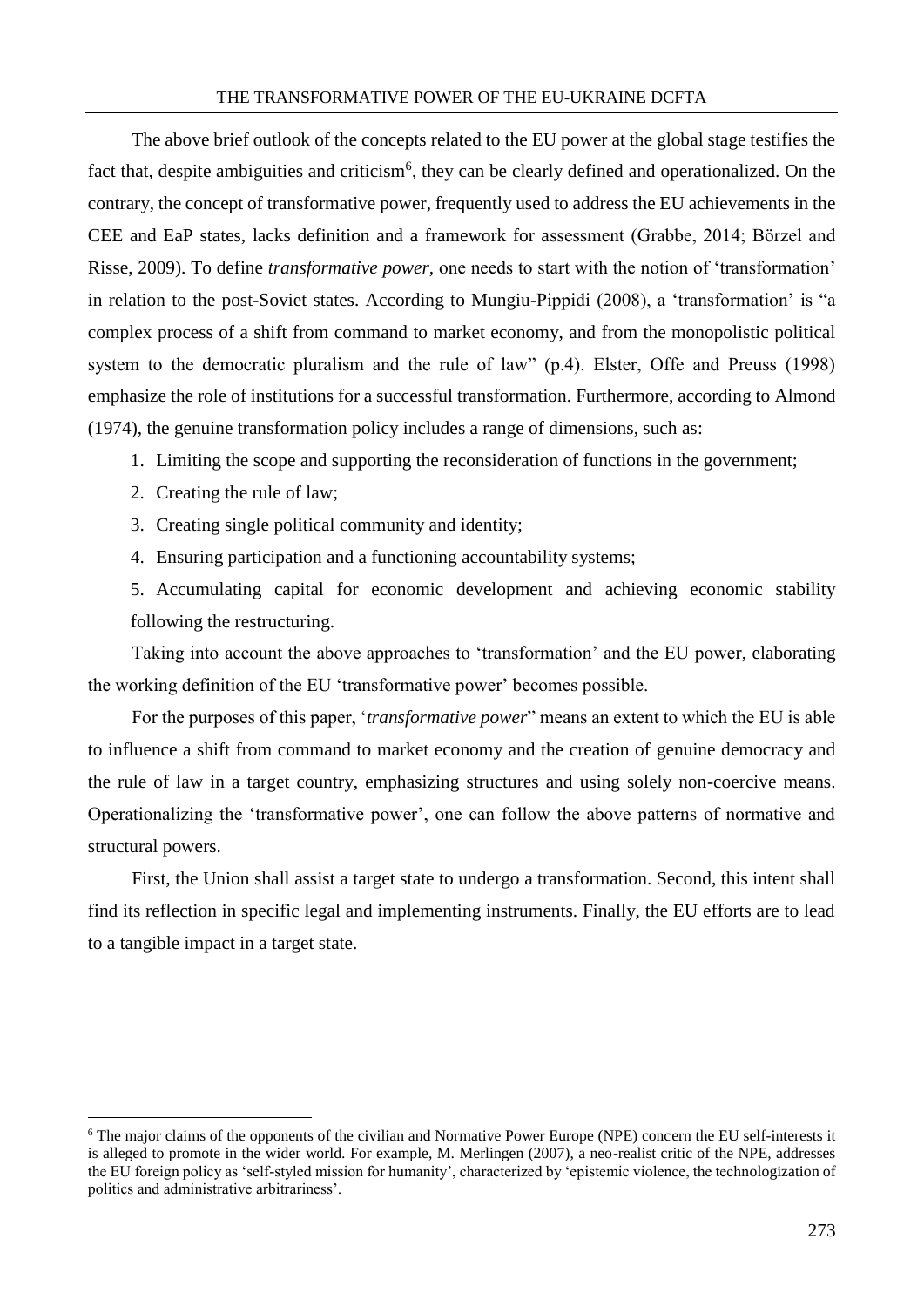# **2. The EU-Ukraine DCFTA. Overview of the Agreement and Major Dimensions of its Implementation**

The DCFTA between the EU and Ukraine represents a part to a broader EU-Ukraine AA, as well as one of the crucial external incentives for the transformation of an economic system in Ukraine.

Importantly, the DCFTA is meant to go far beyond a traditional agreement, providing for a mutual reduction of tariffs. Apart from the elimination of tariff barriers to trade, the EU-Ukraine DCFTA provides for the compliance of technical regulations, sanitary and phytosanitary measures and public procurement legislation. The Agreement also contains chapters related to the cooperation regarding intellectual property, trade-related energy-issues, competition policy etc.

The entry into force of the DCFTA on  $1<sup>st</sup>$  January 2016 is viewed by the EU as providing Ukraine with a novel opportunity to "stabilise, diversify and develop its economy to the benefit of all its citizens" (Delegation to the European Union to Ukraine, 2016). According to the estimations, announced by the European Commission, the application of the DCFTA is expected to increase the GDP of Ukraine by ca.6 percent in medium term and 12 percent in terms of 'increased welfare for Ukrainians' (Delegation to the European Union to Ukraine, 2016).

The implementation of the DCFTA includes several important dimensions:

- Both parties' adopting major DCFTA commitments (e.g., the reversion of tariffs, application, administration of tariff quotas and administration of new rules of origin);
- Legal approximation across a significant body of economics- and trade-related legislation, as well as an adoption of specific parts of acquis communautaire into the national legislation of Ukraine;
- Institutional and administrative reforms (e.g., the reform of competition legislation, the deregulation reform);
- EU support for the above changes, realized through multiple financial and technical assistance projects (mainly, private sector support) (DAI Europe, 2014, p.ii).

Serving as one of the envisaged ends of the DCFTA implementation, the improvement of the regulatory environment for business in Ukraine simultaneously represents an essential prerequisite for the intensification of the EU-Ukraine economic and trade relations. However, the rationale for the EU's support for the reform of deregulation is not limited to the intensification of the EU-Ukraine economic ties per se. The interplay of issues, conditioning the Union's commitment to supporting the deregulation in Ukraine as a prerequisite and also a goal of the DCFTA implementation is considered in the following chapter.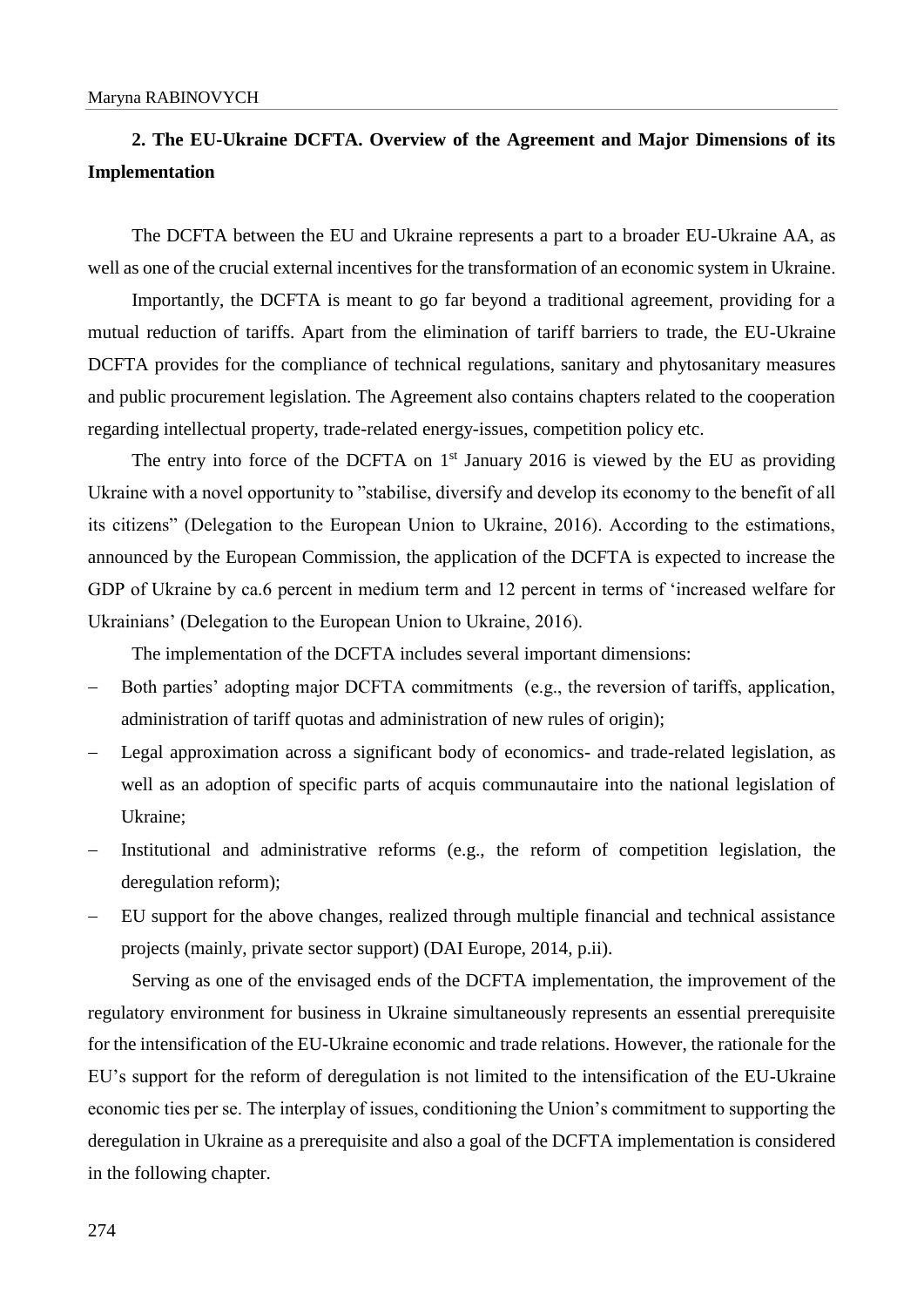# **3. The analysis of the EU transformative power in light of the deregulation**

# *a) EU's intent. Why the reform of deregulation in Ukraine?*

According to the context analysis, contained in the Commission Implementing Decision on the Special Measure 2015 for Private Sector Development, economic performance of Ukraine has been below its potential since its independence in 1991.

The study of the key EU documents<sup>7</sup> related to the EU-Ukraine economic cooperation and economic situation in Ukraine, issued between 2011 and 2015, allows singling out the following tightly interrelated factors that determine an unsatisfactory economic performance of Ukraine:

- Absence of long-term strategies and institutional weaknesses;
- Structural weaknesses (concentration on commodity-derived exports), as well as the lack of diversification and innovation in private sector;
- Widespread corruption and the lack of transparency (especially, in the areas of taxation and customs);
- Unsatisfactory state of investment and entrepreneurial climate.

An important practical implication of the above issues is that Ukraine tends to be rated low in international ratings, such as 'Doing Business'<sup>8</sup> and the 'Index of Economic Freedom'<sup>9</sup>. According to the World Bank (2016), major regulation challenges in Ukraine deal with obtaining construction permits, paying taxes, protecting minority investors, as well as trading across borders and resolving insolvency.

Analyzing the regulatory issues in conjunction with the implementation of the EU-Ukraine DCFTA, experts distinguish the following problems that prevent an effective use of the DCFTA potential:

- 'Clientelistic' state-business relations;

1

Inconsistent harmonization of Ukraine's business legislation to acquis communautaire;

<sup>7</sup> The considered documents include ENP Progress Reports 2012-2015; Council decision of 14 April 2014 providing macro-financial assistance to Ukraine (EUR 1 billion) and Commission's implementing decision of 23 April 2015 on the Special Measure 2015 for private sector development and approximation in favour of Ukraine to be financed from the general budget of the European Union.

<sup>8</sup> The 'Doing Business' rating is annually compiled by the World Bank group to assess an extent to which the conditions are favourable for doing business in different countries of the world. The dimensions of assessment include the registration of enterprises, getting authorizations for construction, acquiring the right to use electricity systems, registration of ownership rights, getting loans, the protection of minority investors, taxation, international trade, ensuring the contracts' enforcement and dealing with bankruptcy issues.

<sup>9</sup> The Index of Economic Freedom is annually represented by the Heritage Foundation. It includes four basic pillars of economic freedom, such as the rule of law; limited government (e.g., government spending); regulatory efficiency (business freedom; labour freedom) and open markets (trade freedom; investment freedom).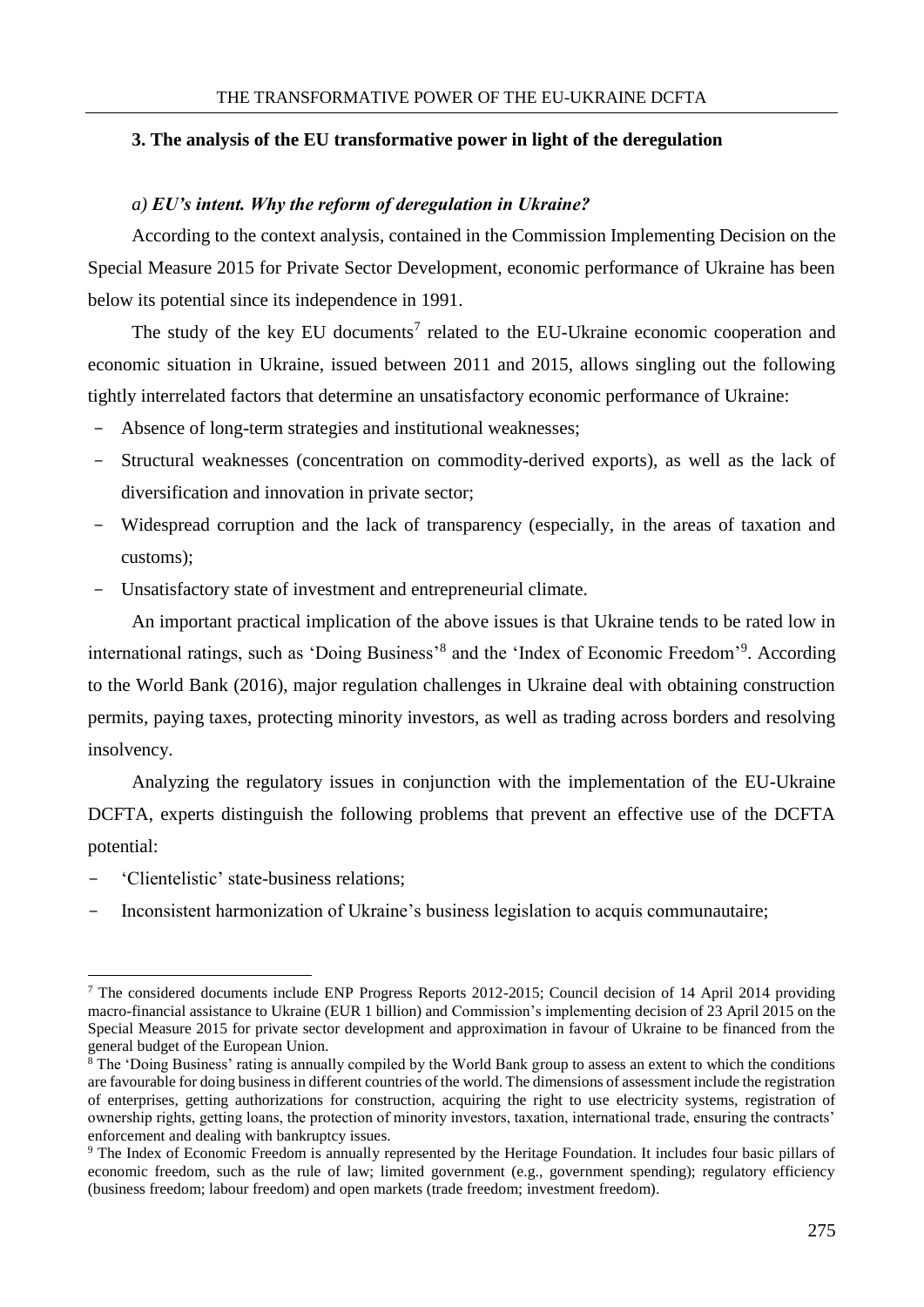The lack of credits for the development of production plants (Langbein, 2012, pp.3-4).

Aiming to both boost the EU-Ukraine economic relations and improve economic situation in Ukraine (especially, in relation to investment climate and conditions for doing business), the EU takes steps to counter the factors, leading to Ukraine's economic underperformance. According to the European Commission (2015), a key action shall deal with "urgent and far-reaching reforms of doing business in Ukraine" and the promotion of diversification and innovation by small-and medium-sized enterprises (SMes) (p.8).

Along with multiple required changes (e.g., creation of anti-corruption institutions, revision of anti-trust legislation etc), removing additional regulatory barriers is an essential step for improved investment climate and the development of SMEs. (ICPR, 2015, pp.5-6)

To sum up, the EU's support for the reform of deregulation in Ukraine represents a crucial aspect of the EU's strategy, aimed to improve an economic situation in Ukraine and promote the implementation of the free trade area.

## *b)Implementation of the reform*

The EU influences the implementation of the deregulation reform in Ukraine in a number of ways.

Foremost, the EU-Ukraine bilateral agreements (namely, the EU-Ukraine AA and the EU-Ukraine Association Agenda) contain Ukraine's obligation to conduct internal reforms, including the reform of deregulation. The Ukraine commitments under the EU-Ukraine Association Agenda include the reduction of excessive regulations for business (especially, SMEs); conducting SME policy, based on the Small Business Act for Europe and the EU 'best practices' and the establishment of the bilateral dialogue with SME representatives (EU-Ukraine Association Council, 2015). Moreover, the Association Agenda obliges Ukraine to harmonize its legislation with the EU norms in a range of business-related fields, such as company law, corporate governance and the protection of minority shareholders, accounting and auditing (EU-Ukraine Association Council, 2015).

The EU-Ukraine bilateral documents also serve as a basis for the elaboration of domestic framework legislation on deregulation. Rather general formulations of numerous steps to be undertaken to improve business conditions are contained in the Decree of the President of Ukraine 'On the Strategy of Sustainable Development 'Ukraine-2020'of 12 January 2015.

In turn, the Agenda on deregulating business activities provides for 131 specific tasks that are to be completed by various ministries and state regulatory bodies over the period from 2015 to 2017. Among the advantages of the Agenda experts single out clear and specific formulations, as well as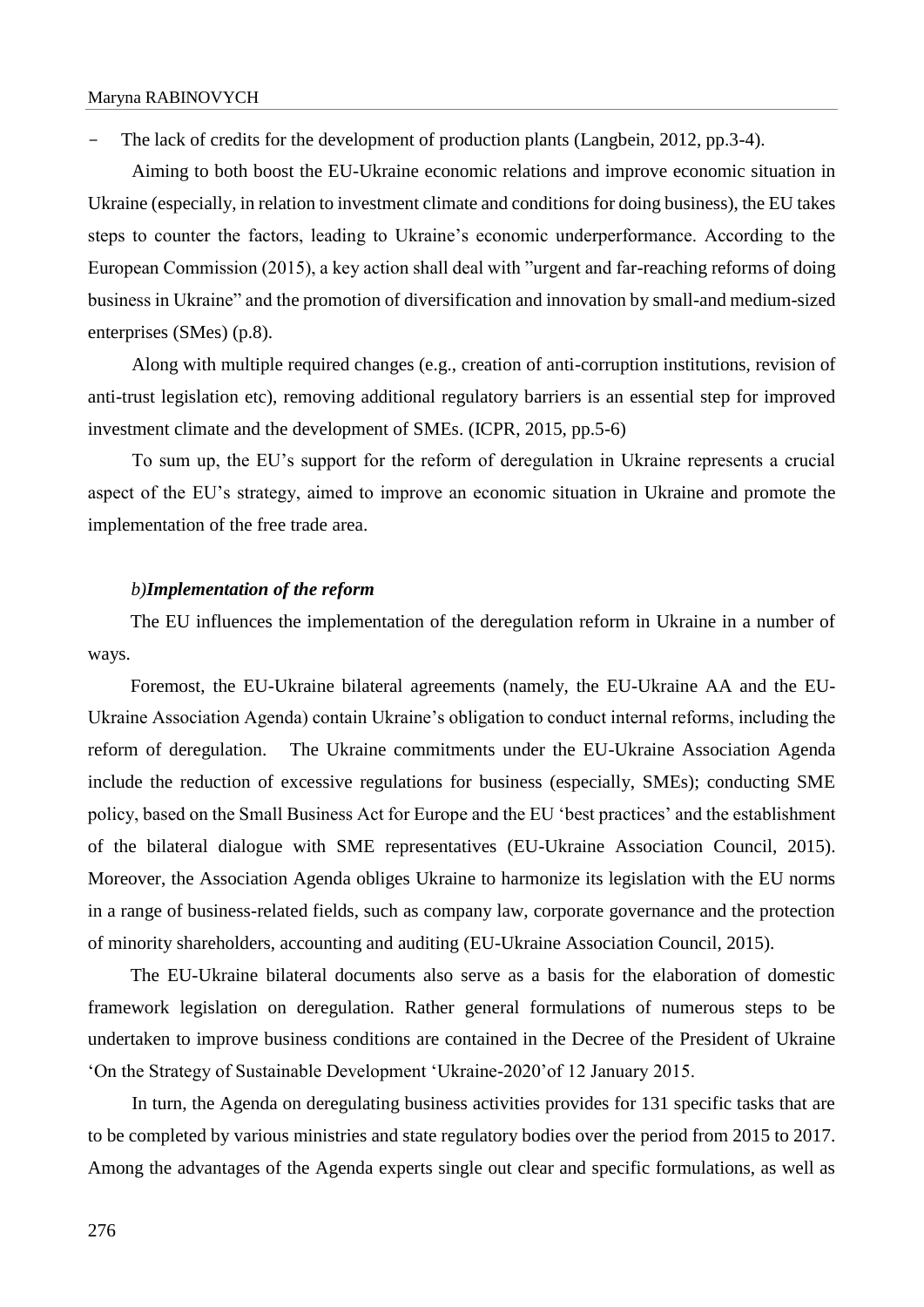addressing pressing issues in crucial business sectors (agriculture, food, electric energy, construction, information technologies and telecommunications) (ICPR, p.8).

Second, the deregulation reform is tightly interconnected with the approximation of Ukraine's legislation to acquis communutaire. The Agenda on the implementation of the EU-Ukraine Association Agreement concentrates on achieving convergence of the EU and Ukraine's regulatory environments. The steps to be taken include *inter alia* the approximation of technical regulations, standards and assessing compliance; improvement of product marking requirements; the approximation of Ukraine's legislation to acquis communautaire in the field of sanitary and phytosanitary measures etc. Special emphasis is made of the promotion of trade through the simplification of customs rules and their approximation to the EU standards (Cabinet of Ministers of Ukraine, 2014).

Moreover, the EU supports the approximation of Ukraine's legislation to acquis communautaire through a broad range of projects (including Twinning initiatives) $10$ .

Third, it is worth mentioning that the EU-Ukraine AA is characterized with enhanced conditionality that has historically been a key strategic tool of the ENP. As opposed to the vast majority of the association agreements with third states, the EU includes the 'dialogue and cooperation on domestic reform and 'cooperation on justice, security and freedom' as essential elements of the agreement for the purposes of the conditionality clause (Van der Loo, Van Elsuwege and Petrov, 2014, p.12).

Thus, the government's failure to implement domestic reforms, envisaged by the AA and the EU-Ukraine Association Agenda may lead to a suspension of the AA, if a conditionality clause is invoked. Along with the 'common values' conditionality, the AA also provides for a so-called 'market access' conditionality, directly linked to the process of legislative approximation<sup>11</sup>.

In turn, the extent of Ukraine's access to the Single Market is conditional upon the stage of the approximation process. Thus, strong conditionality clauses and an inclusion of elaborate monitoring procedures<sup>12</sup> help to ensure quality and timeliness of the Ukrainian government's fulfilling obligations that stem from the AA.

 $10$  The major projects, touching upon deregulation, implemented by the EU in Ukraine over the period from 2010 to 2015 concentrated on (1) promoting mutual trade by removing technical barriers to trade between Ukraine and the EU; (2) harmonization of Public Procurement system in Ukraine with EU standards; (3) supporting Ukraine in approximating its phytosanitary legislation with the EU standards etc.

 $11$  For an in-detail legal analysis of the phenomenon of 'market access' conditionality and the examples of conditionality clauses (related to the legislative approximation process), see: Van der Loo, Van Elsuwege and Petrov (2014).

<sup>&</sup>lt;sup>12</sup> Apart from the Ukrainian government's obligation to provide reports to the EU in accordance with the respective deadlines, envisaged by the EU-Ukraine AA, Art. 475(3) of the AA envisages the creation of "on-the-spot missions' to monitor the approximation process. These missions can include the representatives of the EU institutions, agencies and bodies, as well as NGOs, supervisory bodies and independent experts.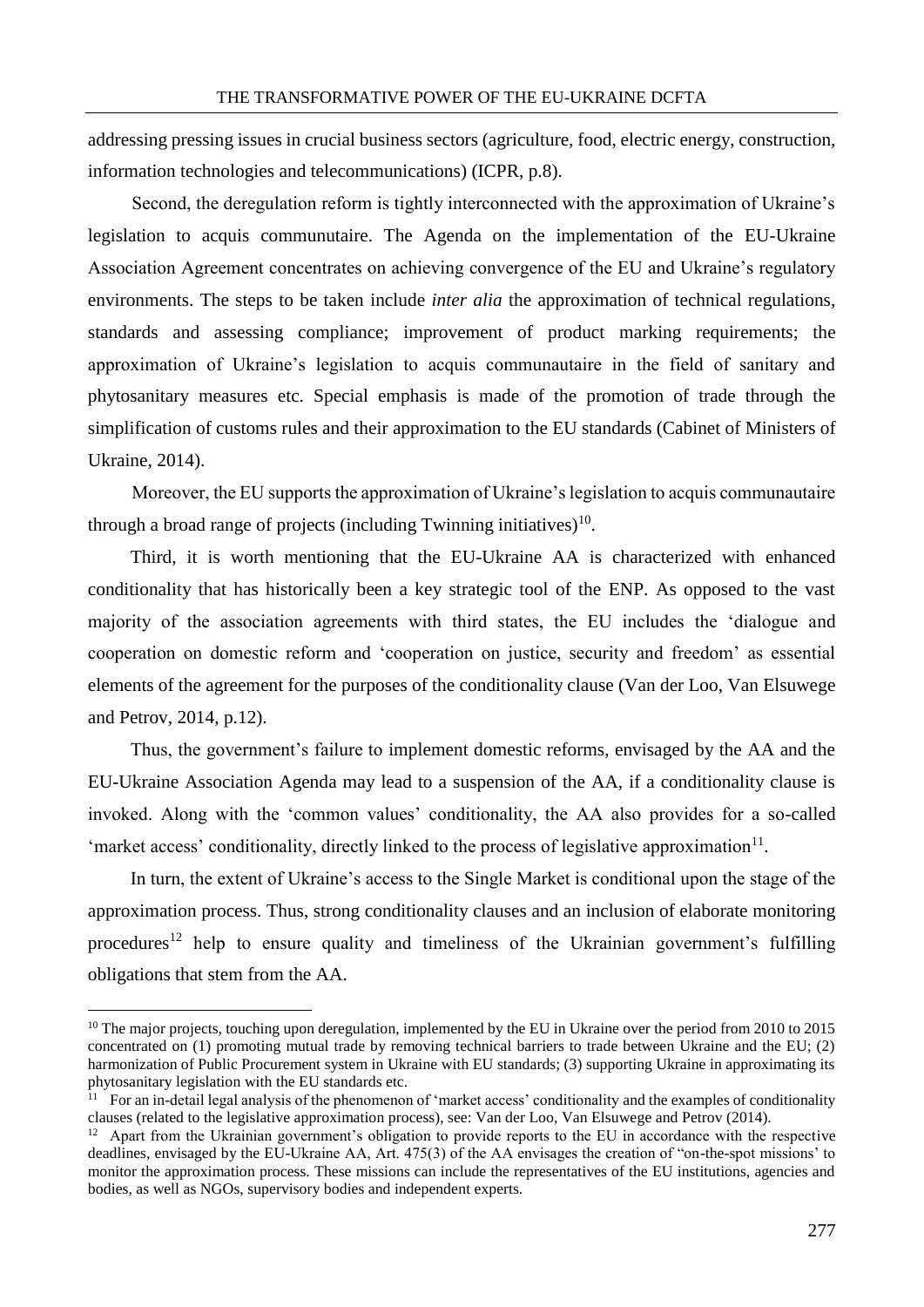#### Maryna RABINOVYCH

 Fourth, the EU promotes the involvement of multiple stakeholders into conceptualizing the reform by welcoming such involvement through diplomatic means and granting financial support to reform-oriented  $NGOs<sup>13</sup>$ . Thus, an important feature of the deregulation reform's implementation deals with the fact that the reform team includes the representatives of civil society and business community, and involves at least two independent coordination mechanisms.

In particular, the concept of the reform, elaborated by the Ministry for Economic Development and Trade of Ukraine provides for the creation of the Better Regulation Delivery Office (BRDO).

The BRDO is an independent project that is financed by international donors (including the EU and the Government of Canada). Focusing on the areas of regulation, most sensitive for SMEs (e.g., construction, food and agriculture retail), the BRDO office realizes a range of own projects and coordinates the activities of different members to the deregulation team, such as state agencies, business community and civil society representatives (BRDO, 2016). The coordination function is also exercised by the National Reform Council.

The civil society's and business community's representatives participate in the development and realization of the deregulation initiatives via several avenues, such as

- Common working groups, facilitated by the Deregulation Office, established by the Ministry for Economic Development and Trade (Ministry for Economic Development and Trade, 2015);
- Thematic forums, organized by civil society and international donors;
- Participation in discussing draft laws in terms of parliamentary committees.

Given the emergence of the modes of the work of the reform-oriented NGOs and the volume and scope of the EU's civil society support, the ongoing reform process can be viewed as an important forum of NGOs empowerment.

Along with empowering civil society actors to contribute to the design of the deregulation reform and the monitoring of its implementation, the EU links the creation of favourable conditions for business with empowering SMEs.

In multilateral terms, Ukrainian small and medium-sized enterprises (SMEs) can benefit from the EaP SME Flagship Initiative and DCFTA Facility for SMEs. As opposed to the latter, the former does not only provide funding for SMEs, but promotes the development of SME-friendly policies and support of external institutions and intermediaries (e.g., local banks). While acting at the level of

<sup>&</sup>lt;sup>13</sup> For instance, on June, 1<sup>st</sup> 2016, the European Commission launched a new stage of supporting the 'Reanimation Package of Reform', a platform that brings together 59 key reform-oriented NGOs in Ukraine. The amount of support constitutes 965 thousand euro that are to be spent over the period of the next two years.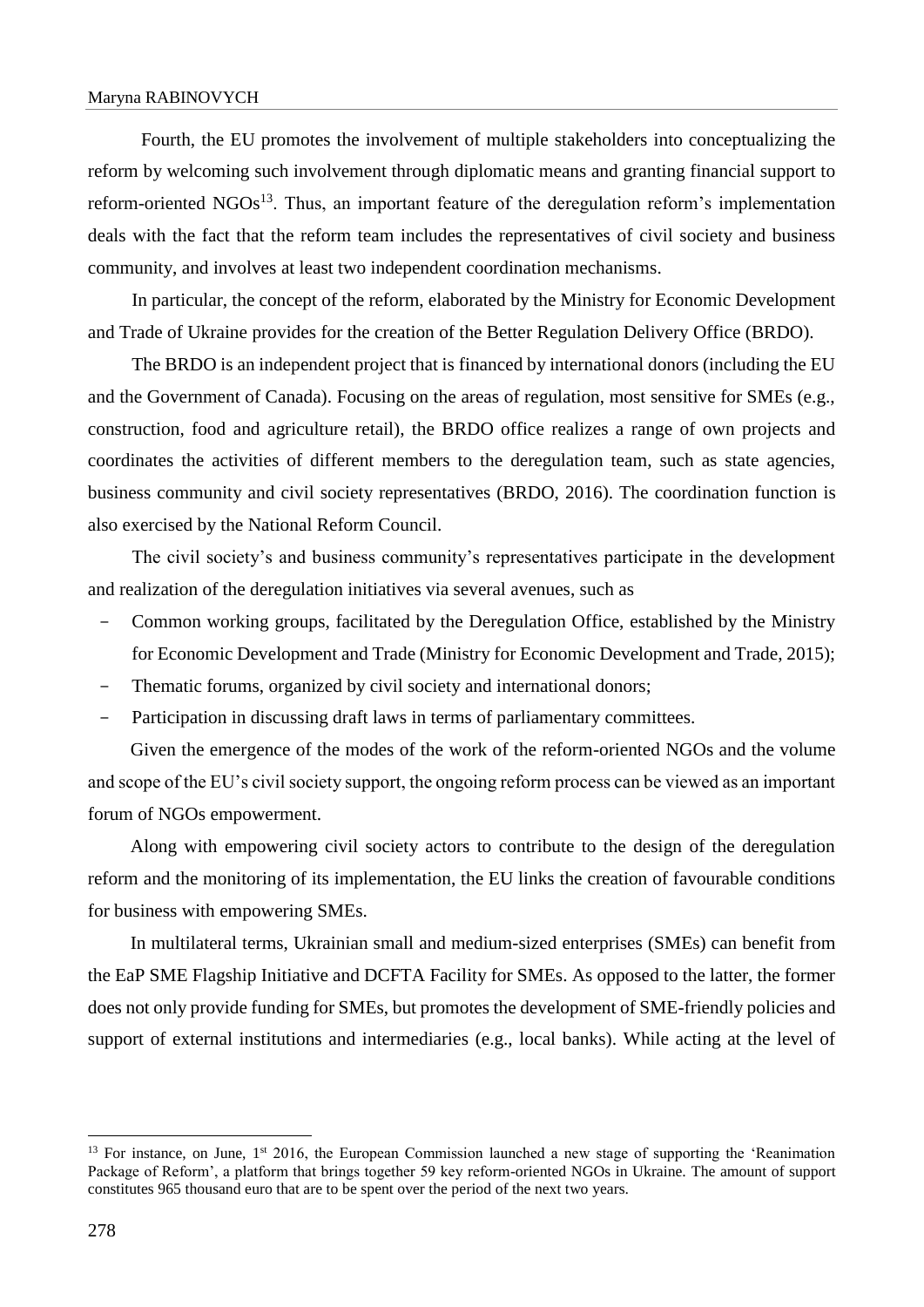SMEs, both initiatives aim to improve businesses' access to finance and markets, as well as enable them to comply with the EU technical regulations.

In bilateral terms, the EU supports Ukraine's private sector through the programme EU Support to Ukraine to Relaunch the Economy that was started in terms of 2015 Special Measure for Private Sector Development and Approximation. Acting in synergy with the above instruments, EU SURE aims to support a range of stakeholders to elaborate effective economic development policies, including the promotion of SMEs. Special emphasis is put on building regional capacity and developing citizens' entrepreneurial skills.

Finally, by supporting the work of the BRDO, the EU promotes the following innovative methodologies:

- Systemic analysis<sup>14</sup> of existing acts (via the creation of the 'regulatory trees') and prioritization of acts for their further assessment;
- Systemic assessment of legal acts ('rolling review'), based on specific criteria, including a potential to generate corruption; comfort for business; costs of the application; effectiveness and the compliance with the requirements of the EU-Ukraine DCFTA;
- Creating the packages for change in different sectors;

1

- Modernized indexes to assess the regulatory effects of newly adopted regulations (with a special account on the needs of SMEs), as well as the work of state regulatory agencies (Better Regulation Delivery Office, 2016).

The above analysis testifies to the fact that the EU's application of various legal and implementing instruments to support the implementation of the EU-Ukraine AA conditions important features of the current deregulation reform. These instruments and their features are summarized below.

| <b>EU</b> instruments | <b>Effects and reforms' features</b>                                                     |  |
|-----------------------|------------------------------------------------------------------------------------------|--|
|                       |                                                                                          |  |
|                       | Including the reform of deregulation as   - External incentives (e.g., aid) and external |  |
|                       | Ukraine's obligation into the EU-Ukraine   monitoring as triggers for quality and timely |  |
| Association Agenda    | implementation of the reform                                                             |  |

**Table 1 - EU's influence on the reform of deregulation in Ukraine (author's own elaboration)**

<sup>&</sup>lt;sup>14</sup> It is important to underline that the current wave of deregulation is the first one that includes the systemic analysis and assessment of all the body of legislation, providing for the design of the regulatory environment. While previous waves of deregulation (1994, 2004. 2010) provided for the selective reconsideration of existing legislation (ISPR, 2015), the mission of the BRDO provides for analyzing existing regulatory environment as a whole. Both BRDO and 'Easy Business' focus not only on the general economic aspects of deregulation, but specific sectors (e.g., transport, construction, energy and agriculture).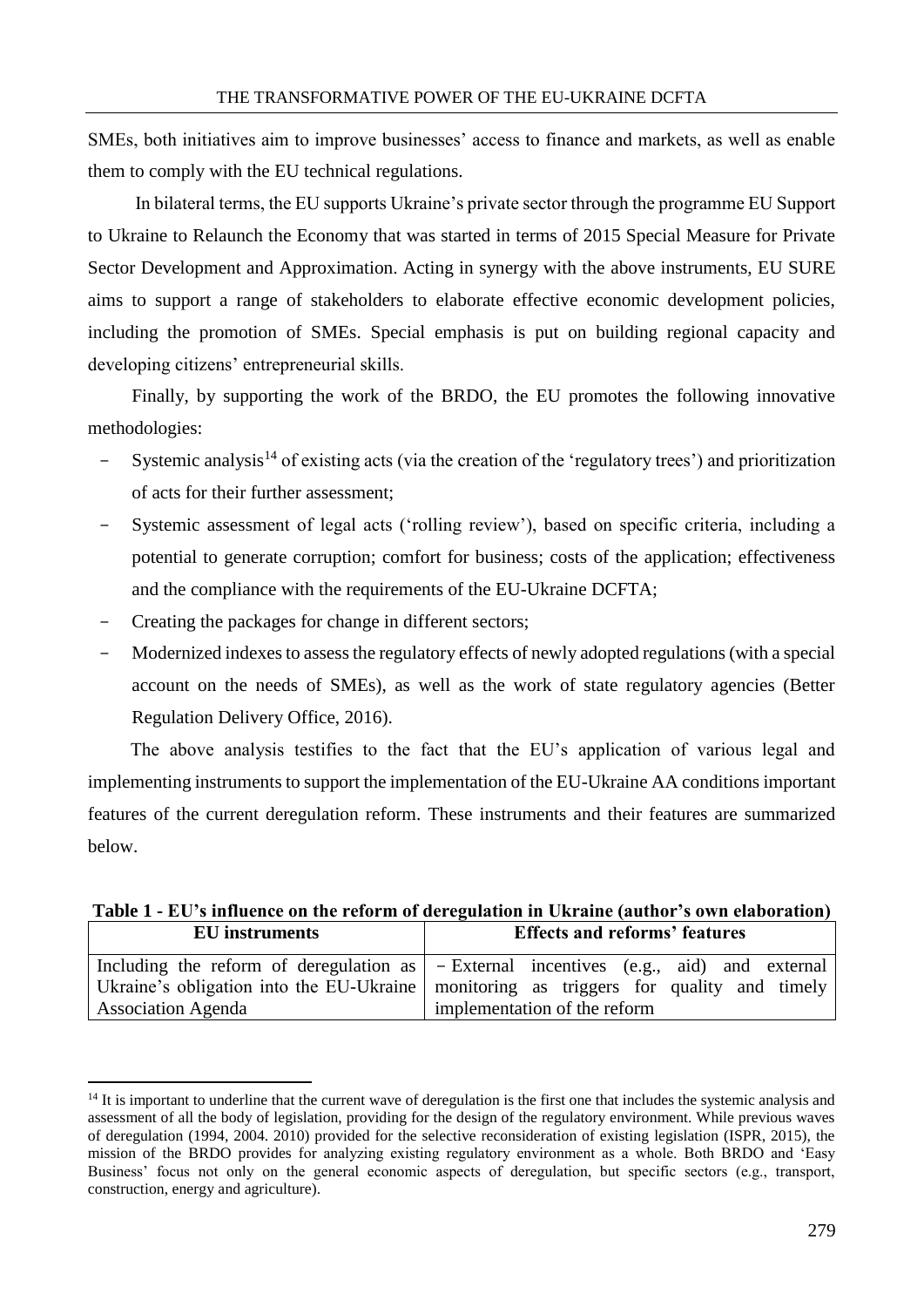| Including highly specific approximation<br>clauses into the scope of the DCFTA | The reform's strong link to the approximation<br>process, leading to a more 'technocratic' design of<br>the reform $15$ |
|--------------------------------------------------------------------------------|-------------------------------------------------------------------------------------------------------------------------|
| Enhanced conditionality, directly linked to                                    | Promotion of timely and quality fulfillment of                                                                          |
| the implementation of reforms<br>and                                           | Ukraine's obligations under the AA                                                                                      |
| approximation process,<br>by<br>supported                                      | Orientation on specific results, 'technocratization' of                                                                 |
| strengthened monitoring procedures                                             | the reform                                                                                                              |
| Civil society support and welcoming the                                        | - The reform as a forum for the empowerment of                                                                          |
| cooperation of different<br>groups<br>by                                       | reform-oriented NGOs                                                                                                    |
| diplomatic means                                                               | - Inclusion of civil society, business representatives                                                                  |
|                                                                                | and independent coordinating bodies into the design                                                                     |
|                                                                                | and implementation of the reform                                                                                        |
|                                                                                | - Critical view, the use of innovative methodologies                                                                    |
|                                                                                | and progress measurement strategies                                                                                     |
|                                                                                | - Comprehensiveness of the reform                                                                                       |
|                                                                                | - Extensive media and social media coverage                                                                             |
| Support for SMEs' development                                                  | - Simultaneous promotion of favourable conditions                                                                       |
|                                                                                | for SMEs and SMEs' empowerment                                                                                          |

# *c) Impact*

The joint efforts of a range of state institutions, civil society organizations and business community activists led to the improvements in several domains of the general economic aspects of deregulation, notwithstanding the successes in specific sectors (e.g., the deregulation of the pharmaceutical market). The major dimensions of change concern:

- -Public services;
- -Reduction of the number of permits, authorizations and checks;
- -Protection of business' interests.

*Public services* June 2015 marked that the launch of a new unified web-portal of public services igov.org.ua started to work. By the end of 2015 citizens were able to obtain 72 public services online in areas related to the functioning of the Ministry for Interior, construction, immovable assets, land and taxes. 47 services were made available for business (related to construction, immovable assets, land, protection of the environment, trade and outer economic activities, as well as culture, art and religion). It is planned that by the end of 2016 five hundred public services will be delivered via the portal that will constitute one fifth of the general number of public services in a state (Ministerial Office of the Secretary of the Cabinet of Ministers, 2015, p.44).

<u>.</u>

<sup>&</sup>lt;sup>15</sup> For the discussion of the EU 'technocratic' governance in the EaP states, see: Korosteleva, E. (2015), The EU and Belarus: democracy promotion by technocratic means? *Democratization*, pp.1-23.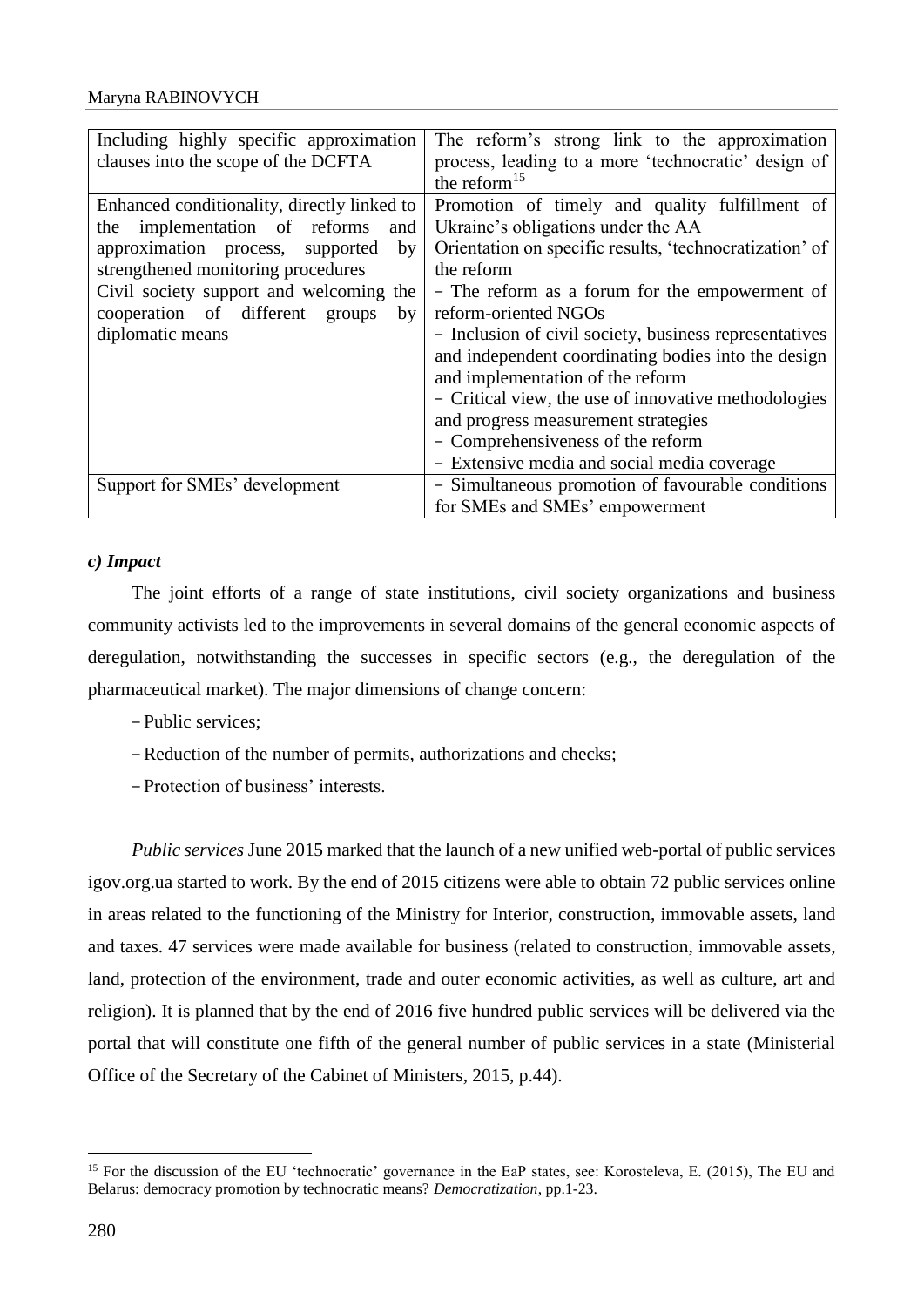A number of e-services also became available from the official website of the Ministry for Justice. They concern state registration of business, the registration of ownership and related rights, the activities of insolvency officers and conducting online sales of arrested ownership.

### *Reduction of the number of permits, authorizations and checks*

Transferring to the next point, it is worth mentioning significant progress related to the implementation of the Agenda on deregulating business activities in Ukraine. According to the information, provided by the State Regulatory Service of Ukraine, 91 out of 131 planned changes have been executed by the 18<sup>th</sup> March 2016 (State Regulatory Service of Ukraine, 2015).

First of all, the procedures were simplified and the timelines of obtaining special licenses and certificates were shortened in three key areas, such as agriculture, food and drinks and energy. It is expected that the novelties will prevent delays of grains' supplies and, subsequently, promote the simplification and cheapening of the grains' supply chains in Ukraine.

Second, special attention was paid to amending the Law of Ukraine 'On licensing different types of business activities' no 222-VIII. The most important changes include:

- Reducing the number of licensed types of business activities from 57 to 30;
- Including an option of obtaining a license distantly, also in an electronic form;
- Providing for termless licenses;
- Creating a unified electronic database to include the data regarding licensing;
- Transferring the function of licensing specific types of business to the local level (Ministerial Office of the Secretary of the Cabinet of Ministers, 2015, pp.46-47).

Third, the deregulation efforts resulted in the adoption of the Law 'On amending some legal acts of Ukraine as regards simplifying the conditions of running a business (deregulation)' no 191- VIII. This Law provided for the abolition of sixteen permits and certificates, as well as significantly shortened the procedure of registering a new business (from five days to two).

Fourth, the number of state institutions, authorized to issue licenses and certificates was considerably shortened.

Furthermore, the government reformed the existing system of quarantine and phytosanitary control to reduce the terms of control and make the issuance of permits more transparent.

Reduced terms were also introduced by the Ministry for Justice to register the ownership and related rights.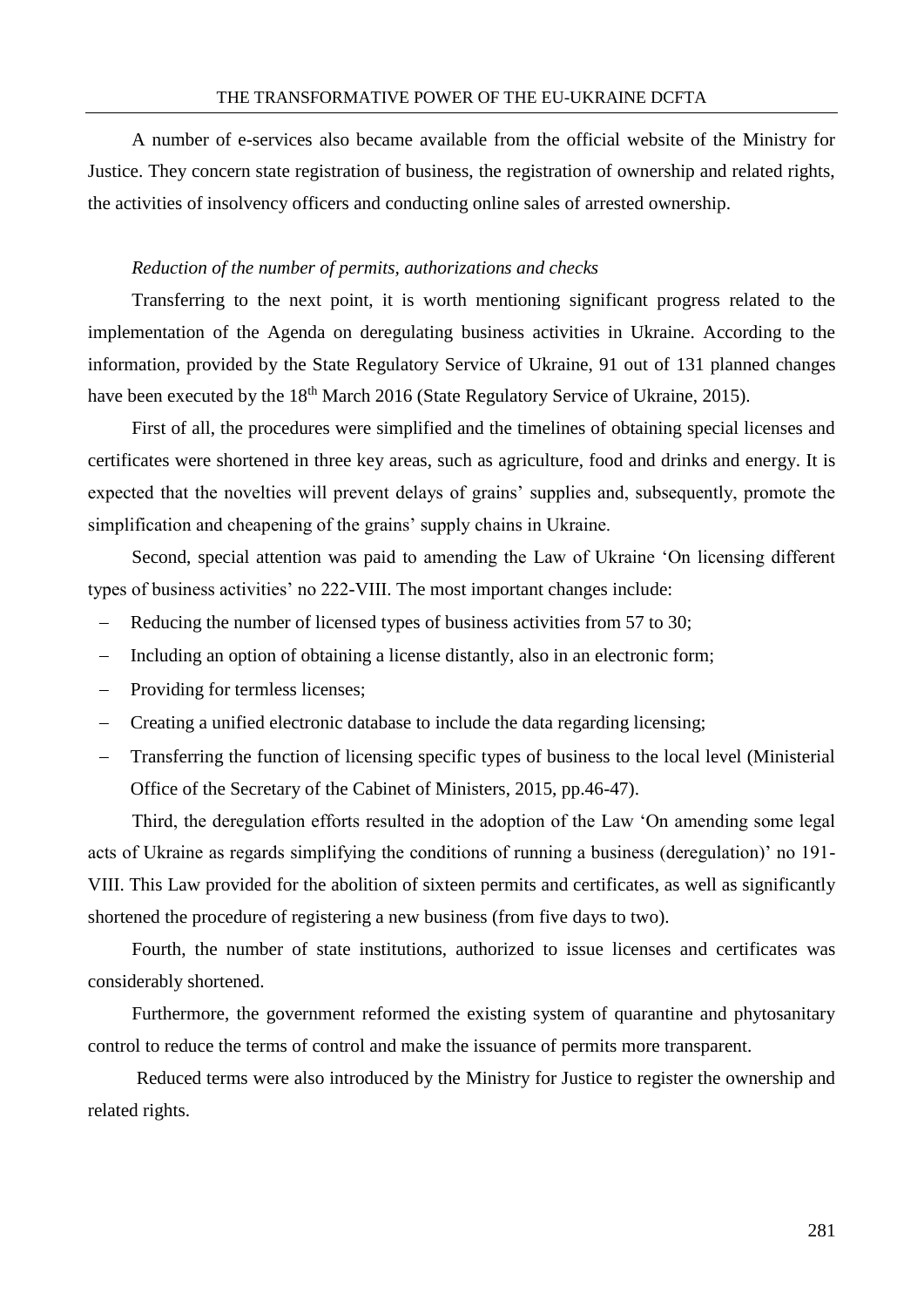Considerable changes and amendments also concerned the banking system of Ukraine, whereby the international export of services was significantly simplified, and international systems of Internet payments (e.g., PayPal, ApplePay) received a chance to get officially registered in Ukraine.

As a result of the above changes Ukraine improved its position in the annual 'Doing Business' rating, moving from the 96<sup>th</sup> position in 2014 to the 83<sup>rd</sup> in 2015 (The World Bank, 2016). Overall, it is planned that Ukraine will join thirty countries with best conditions for doing business by 2020 (The Ministry for Economic Development and Trade of Ukraine, 2015).

#### *The protection of business' interests*

Apart from improving the availability of public services for the different categories of stakeholders, the government also made several steps to grant additional protection to the interests of business. Thus, since May 2015 the Council of Business Ombudsman started its functioning in Ukraine. Any physical person, who conducts business activities, as well as a legal entity, can file a claim at the website of the Council if his/her/its rights were infringed by the actions of a state institution or its executives. The Council is authorized to launch its own investigation if it gains information about the infringements indirectly, even from media sources.

Having signed formal Memoranda on Partnership and Cooperation with the Ministry for Justice and the State Regulatory Office, the Council shall issue recommendations regarding the improvement of conditions for business activities and reducing corruption risks as a result of its investigations. In 2015 the Council received 585 complaints from the representatives of the business, successfully completed the consideration of 151 cases and issued 123 recommendations for various government agencies (Business Ombudsman Council, 2015, p.19). Over sixty percent of the Council's recommendations have already been practically implemented (Business Ombudsman Council, 2015). A position of the Commissioner for Entrepreneurship was also launched at the State Fiscal Agency of Ukraine to facilitate the dialogue between business and the Agency. Now individual complaints, systemic issues regarding tax administration and business' legislative proposals can be forwarded to the Commissioner.

Another long expected novelty is the adoption of the Law, improving the system of protecting investors in Ukraine. The Law provides for supplementary means of redress by minority investors, introduces the institute of independent directors (independent members of Supervisory Board), and diversifying the methods of paying dividends.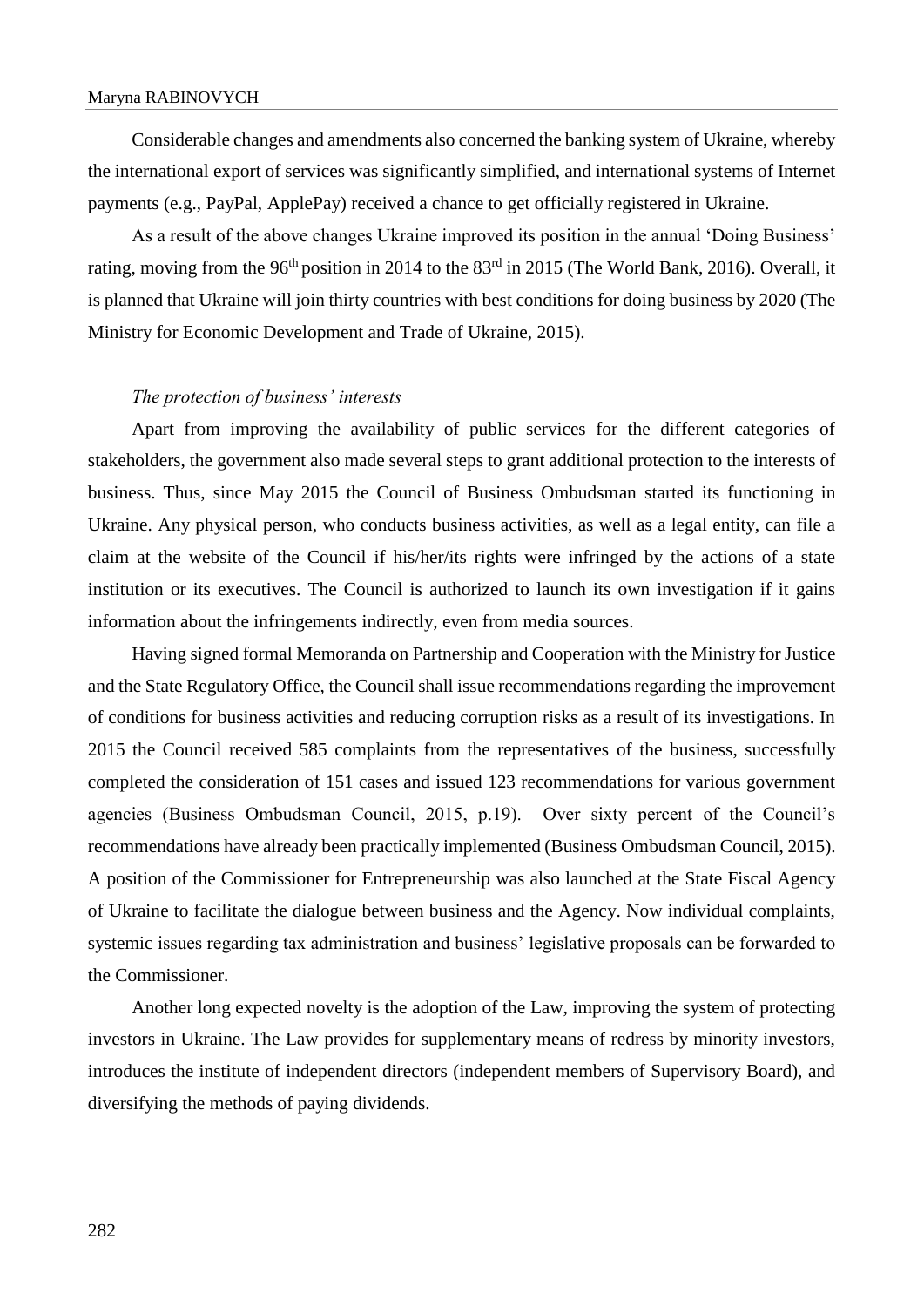#### *Challenges*

<u>.</u>

Despite a number of evident successes of the ongoing deregulation reform, there are still a lot of tasks to be accomplished to conduct a systemic transformation of Ukrainian business environment.

While the tax reform was planned to be conducted before June 2016, there is no active expert discussion of the planned changes. A single concept of the proposed tax reform is currently available from the website of the Cabinet of Ministers of Ukraine. The major envisaged transformation deals with reducing the number of taxes by unifying some of them (e.g., ecological tax and a duty for the special use of forest resources) and abolishing others (e.g, a duty for conducting specific types of entrepreneurship activities). At least three approaches are suggested by the concept to optimize the structure of increase the revenue from land taxes salary taxes and a unified social tax. In 2015 the government conducted the first stage of the fiscal decentralization reform, and continuing to adjust tax system to the new budget authorities of local councils remains a priority for 2016 (Cabinet of Ministers of Ukraine, 2015b).

According to the opinion of experts of the NGO 'Easy Business' and Bendukidze Free Market Centre, another key challenge for the development of Ukraine's economy is the moratorium on the sale of agricultural land that has been functioning in Ukraine since 2002 (Erashov, 2016)(Fedorin, 2016). Given the controversial nature of the law 'On the market of land', whose adoption is a key condition for lifting the above moratorium, it is expected that the ban will preserve, preventing citizens from fully exercising their land ownership rights.

One of the key components of the 'Doing Business' assessment is the enforcement of contracts. That is why several teams of experts currently work on the draft legislation that will improve the system of court decisions' enforcement. Apart from the introduction of private law enforcement agencies, debated changes include optimization of enforcement timelines, strengthening of the debtor's responsibility in enforcement proceedings, as well as the formation of an open registry of debtors.

Improving the efficiency of bankruptcy procedures represents another segment of the deregulation reform, essential to enhance Ukraine's position in the 'Doing Business' rating. For the time being, suggested changes include broadening the scope of creditors' rights, providing a debtor with an access to external funding, as well as ensuring the independence of the arbitration manager.

Trading across borders also remains a challenging aspect of attracting foreign investments to Ukraine due to the foreign exchange restrictions<sup>16</sup>. Unresolved issues remain in the domains of

 $16$  The foreign exchange restrictions for legal persons include compulsory selling of seventy five percent of revenue, generated in foreign currency, no later than 90 days following the generation of the revenue; a ban to buy foreign currency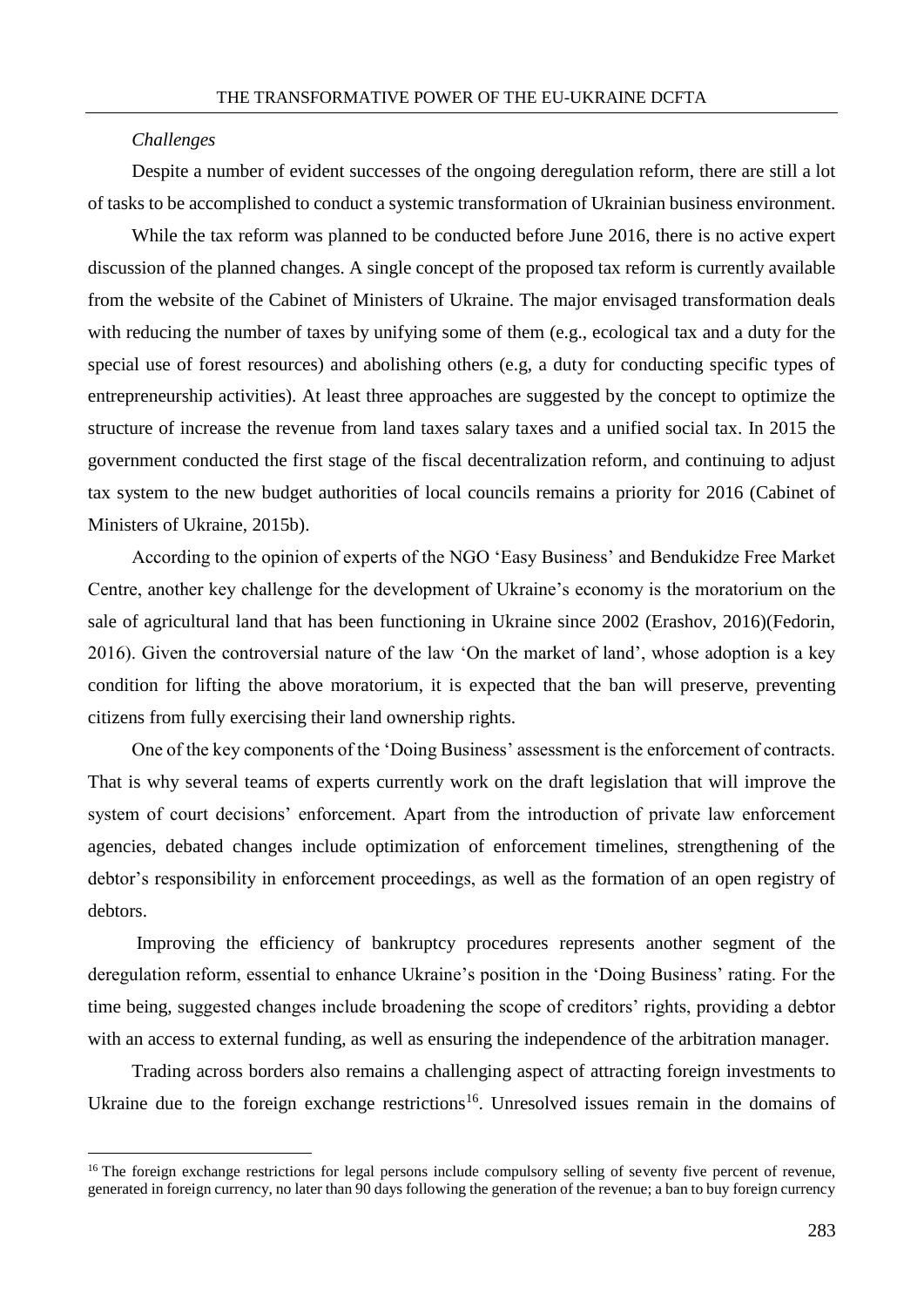#### Maryna RABINOVYCH

ensuring the accessibility of construction permits and electricity. While the above section provided an only limited overview of the major directions for change, required to make Ukraine more attractive for investors and ensure the fruitful functioning of the EU-Ukraine DCFTA, diversity of existing issues testifies to the amount of work to be accomplished.

## **Conclusion**

The aim of the above analysis was to consider the ongoing deregulation reform in Ukraine from the standpoint of the DCFTA between the EU and Ukraine and its transformative power. The major units of analysis included the parties' intent, the process of the reform's implementation, its impact and associated challenges.

The intent for the EU support of the deregulation reform is determined by the need to ensure an effective application of the EU-Ukraine DCFTA that is beneficial for both the Union and Ukraine. Given the importance of Ukraine for the EU in both security and economic stability terms, the Union pays significant attention to countering current economic crisis in this country.

The implementation of the reform is found to be significantly influenced by the European aspirations of Ukraine, in particular the EU-Ukraine DCFTA. First, the fact that conducting deregulation reform represents an international obligation of Ukraine in terms of the AA and the EU-Ukraine Association Agenda represents an important external incentive for the reform's implementation. Second, the link between the approximation of Ukraine's legislation to acquis communautaire and ongoing reforms (including the reform of deregulation) provides for the orientation on results and a technocratization of the reform. The above effects are strengthened by the Union's application of enhanced conditionality and elaborate monitoring procedures in terms of the AA.

The EU's strong support for the reform-oriented NGOs led to multiple advantages for the reform's implementation, such as the inclusiveness of this process, critical perspectives and the application of innovative methodologies. Moreover, the work of specific bodies, solely dedicated to the deregulation ensured the reform's comprehensiveness and its extensive media and social media coverage. Last, but not least, the EU assistance and the opportunities for cooperation between the

in case an enterprise has deposits in foreign currency of not less than 10 thousand U.S. dollars; a ban to buy foreign currency for the purposes of paying dividends to foreign investors or buying corporate rights from them (in case they do not take the form of shares). Specific restrictions concern the amount of foreign currency that can be withdrawn from an account and bought in cash.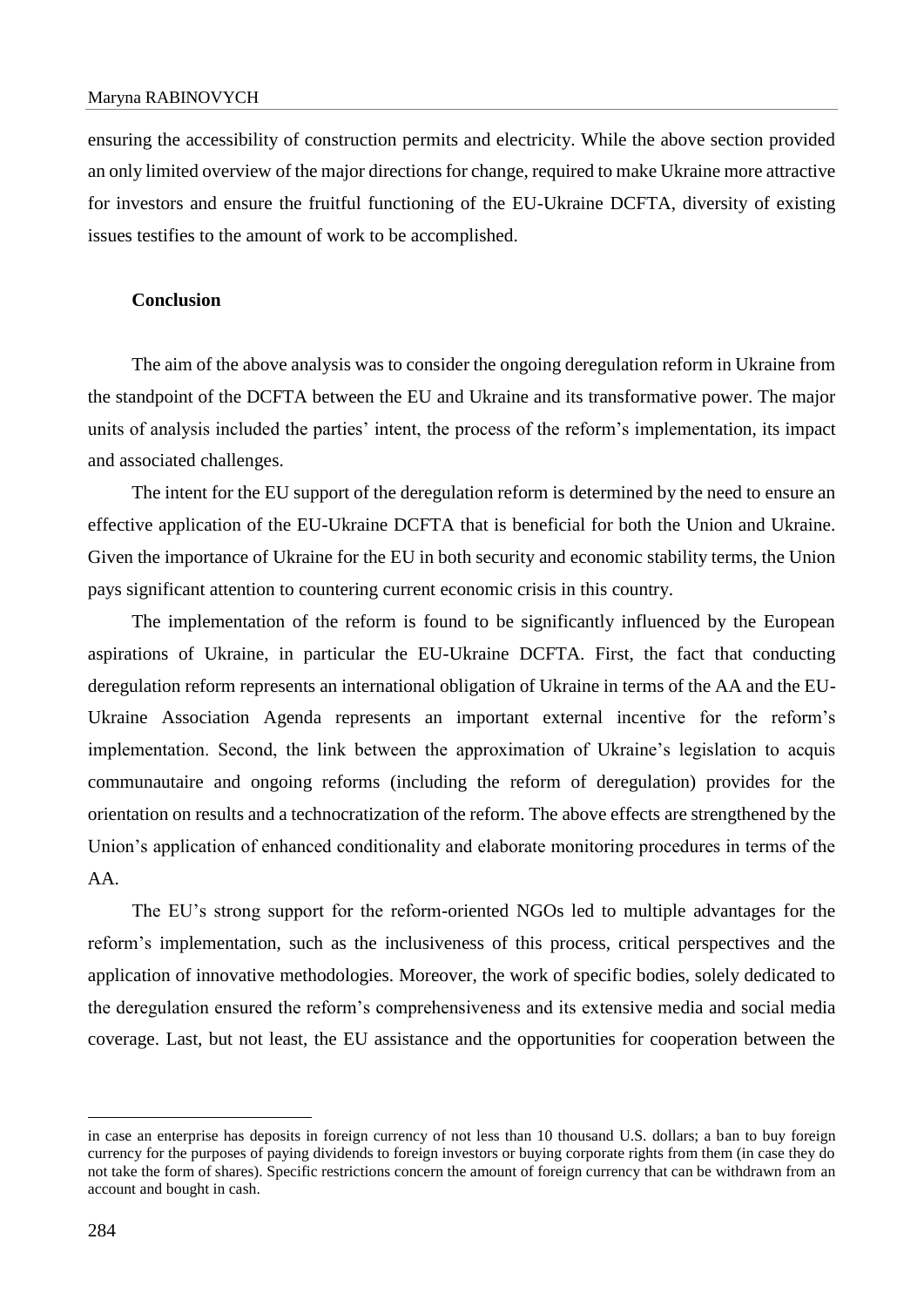government, NGOs and business community in terms of the reform served as crucial means of empowering the reform-oriented NGOs.

Another critical feature of the deregulation reform that became possible due to the EU DCFTArelated support is simultaneous creation of the favourable conditions for business and the empowerment of SMEs.

A year of the reform's implementation resulted in a range of achievements in three basic spheres, such as the mode of public services' delivery, reduction of the number of required permits, authorizations and checks, as well as the protection of business' interests. However, there are still a number of systemic challenges, preventing Ukraine from successful transformation of its regulatory environment (varying from lengthy enforcement of court decisions to extensive foreign exchange restrictions).

Despite challenges, the formation of a progressive deregulation reform team, comprehensive nature of the reform, application of modern progress and compliance measurement tools and the orientation on international business ratings represent the trends, testifying to significant transformative power of the Ukraine's European aspirations in general and the EU-Ukraine DCFTA in particular.

The directions for future research include the impact of the EU's SME support programs on SME policy in Ukraine, the influence on the launching of the EU-Ukraine DCFTA on Ukraine's attractiveness for investment, as well as the EU normative power at the current stage of its relations with Ukraine.

# **References**

Almond, G.A. (1974), *Comparative politics today: a world view*, Little Brown, Boston.

Azpiroz, M.L. (2015), *Soft power and public diplomacy: the case of the European Union in Brazil*, USC Center on Public Diplomacy at the Annenberg School, Los Angeles.

- Better Regulation Delivery Office (2016), "System assessment of the regulatory field"*,* available at: [http://brdo.com.ua/instruments/pereglyad-diyuchyh-regulyatsij/#tab\\_0](http://brdo.com.ua/instruments/pereglyad-diyuchyh-regulyatsij/#tab_0)
- Börzel, T.A. and Risse, T. (2009), *The transformative power of Europe,* available at: [http://www.diss.fu](http://www.diss.fu-berlin.de/docs/receive/FUDOCS_document_000000004609)[berlin.de/docs/receive/FUDOCS\\_document\\_000000004609](http://www.diss.fu-berlin.de/docs/receive/FUDOCS_document_000000004609) (accessed 8 July 2016).

Boonstra, J., Shapovalova, N. (2010)*, The EU's Eastern Partnership: one year backwards*, FRIDE, Madrid.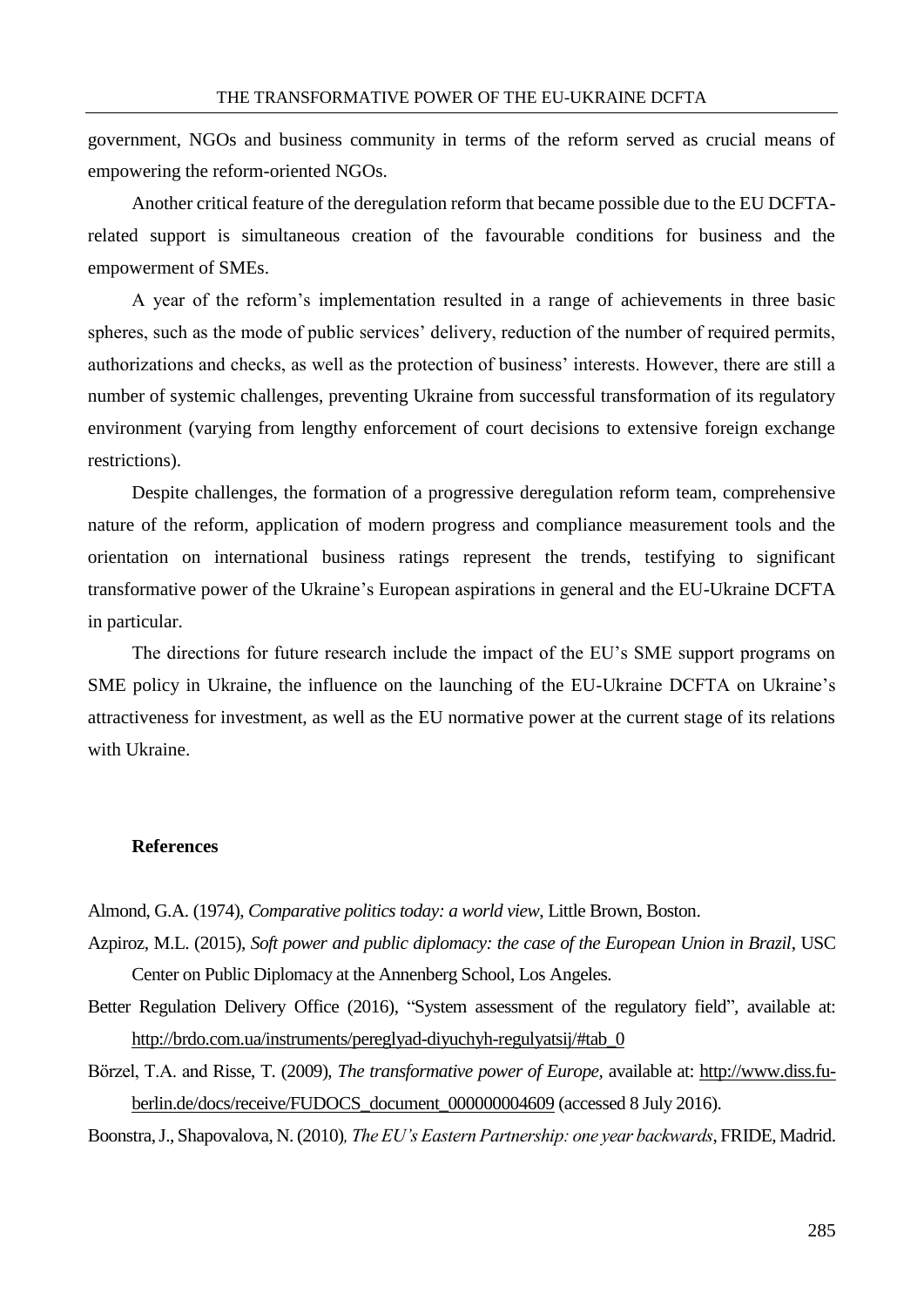- Business Ombudsman Council (2015), "Annual report 2015", available at: <https://boi.org.ua/en/publications/reports/10-annual-report-2015> (accessed 10 July 2016).
- Cabinet of Ministers of Ukraine (2014), "Order 'On the implementation of the Association Agreement between Ukraine, on the one side, and the EU, Euratom and their Member States, on another side' no 847-p", retrieved from [http://zakon3.rada.gov.ua/laws/show/847-2014-%D1%80](http://zakon3.rada.gov.ua/laws/show/847-2014-р)
- Cabinet of Ministers of Ukraine (2015a), "Order '*On the approval of the Agenda of deregulating business activities in Ukraine' no 357-p'* ", available at: [http://zakon4.rada.gov.ua/laws/show/357-](http://zakon4.rada.gov.ua/laws/show/357-2015-р) [2015-%D1%80](http://zakon4.rada.gov.ua/laws/show/357-2015-р) (accessed 10 July 2016).
- Cabinet of Ministers of Ukraine (2015b), "The concept of reforming tax system of Ukraine", available at: [http://www.kmu.gov.ua/control/uk/publish/article?art\\_id=247504310&cat\\_id=246711250](http://www.kmu.gov.ua/control/uk%20/publish/article?art_id=247504310&cat_id=246711250) (accessed 10 July 2016).
- DAI Europe (2014), "EU support to the private sector in the context of Association Agreements including DCFTAs (Georgia, Moldova and Ukraine)", available at: [http://www.east](http://www.east-invest.eu/uploads/Modules/Documents/final-report-dcfta.pdf)[invest.eu/uploads/Modules/Documents/final-report-dcfta.pdf](http://www.east-invest.eu/uploads/Modules/Documents/final-report-dcfta.pdf) (accessed 10 July 2016).
- Dimitrova, A. (2002), "Enlargement, institution-building and the EU's administrative capacity requirement", *West European Politics,* Vol.25, No 4, pp.171-190.
- Duchene, F. (1973), "The European Communities and the uncertainties of interdependence", in: Kohnstamm, H. and Hager, W. (eds.) *A nation writ large? Foreign policy problems before the European Community.* London: McMillan Press, pp.1-21.
- Elster, J., Offe, C. and Preuss, U.K. (1998), *Institutional design in post-communist societies. Rebuilding the ship at sea*, Cambridge University Press, Cambridge.
- Erashov, A. (2016), "Ukraine has to adopt 22 laws to improve its positions at the rating 'Doing business 2017' ", available at: [http://www.hromadske.tv/economics/ukrayina-maye-priinyati-ryad-zakoniv](http://www.hromadske.tv/economics/ukrayina-maye-priinyati-ryad-zakoniv-shchob-pidnya/)[shchob-pidnya/](http://www.hromadske.tv/economics/ukrayina-maye-priinyati-ryad-zakoniv-shchob-pidnya/) (accessed 7 July 2016).
- European Commission (2015), "Commission implementing decision of 23 April 2015 on the Special Measure 2015 for private sector development and approximation in favour of Ukraine to be financed from the general budget of the European Union", available at: [http://ec.europa.eu/enlargement](http://ec.europa.eu/enlargement/neighbourhood/pdf/key-documents/ukraine/%2020150521-special-measure-2015-for-private-sctor-development-and-approximation.pdf) [/neighbourhood/pdf/key-documents/ukraine/20150521-special-measure-2015-for-private-sctor](http://ec.europa.eu/enlargement/neighbourhood/pdf/key-documents/ukraine/%2020150521-special-measure-2015-for-private-sctor-development-and-approximation.pdf)[development-and-approximation.pdf](http://ec.europa.eu/enlargement/neighbourhood/pdf/key-documents/ukraine/%2020150521-special-measure-2015-for-private-sctor-development-and-approximation.pdf) (accessed 7 July 2016).
- EU Delegation to Ukraine (2016), "The Trade Part of the EU-Ukraine Association Agreement becomes operational on 1 January 2016", available at: [http://eeas.europa.eu/delegations/ukraine/press\\_corner](http://eeas.europa.eu/delegations/ukraine/press_corner/all_news/news/2016/2016_01_08_en.htm) [/all\\_news/news/2016/2016\\_01\\_08\\_en.htm](http://eeas.europa.eu/delegations/ukraine/press_corner/all_news/news/2016/2016_01_08_en.htm) (accessed 7 July 2016).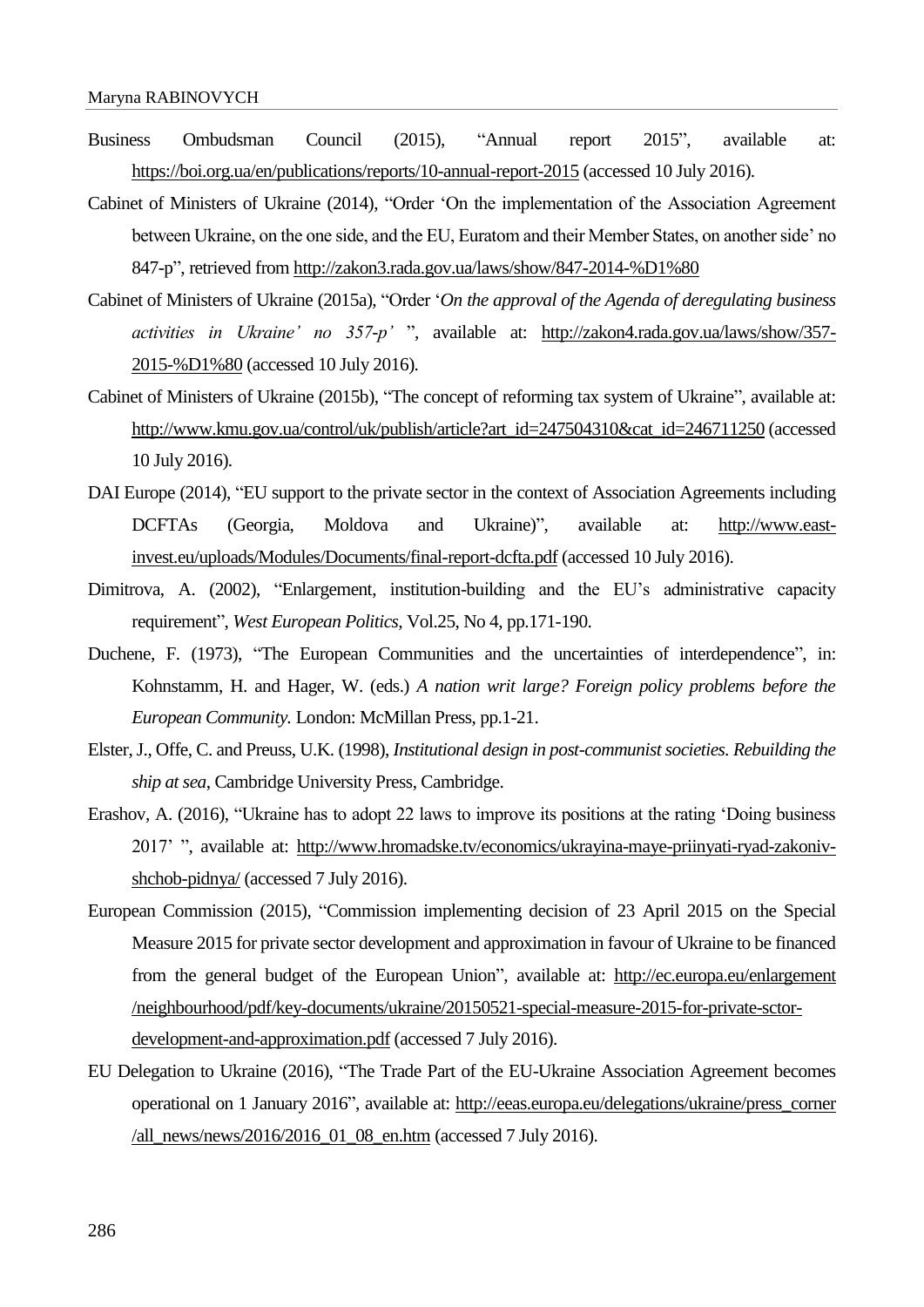- EU-Ukraine Association Council (2015), "EU-Ukraine Association Agenda", available at: [http://eeas.europa.eu/ukraine/docs/st06978\\_15\\_en.pdf](http://eeas.europa.eu/ukraine/docs/st06978_15_en.pdf) (accessed 7 July 2016).
- Fedorin, V. (2016), "The parade of reformers: how to create the market of land"*,* available at: <http://nv.ua/opinion/fedorin/smotr-reformatorov-kak-sozdat-rynok-zemli-111165.html> (accessed 7 July 2016).
- Ginsberg, R.H. (1999), "Conceptualizing the European Union as an International Actor: Narrowing the Theoretical Capability-Expectation Gap"*, Journal of Common Market Studies*, Vol. 37, No 3, pp. 429-454.
- Grabbe, H. (2014), "Six lessons of enlargement ten years on: the EU's transformative power in retrospect and prospect", *JCMS,* Vol. 52, pp. 40-56.
- International Center of Policy Research (2015), *Deregulation reform: the analysis of state decisions*, ICPR, Kyiv.
- Keukeleire, S. and Delreux, T. (2014), *The Foreign Policy of the European Union*, Palgrave McMillan, London.
- Korosteleva, E. (2012), *The European Union and its Eastern Neighbours: towards a more ambitious partnership,* Routledge, London.
- Langbein, J. (2012), "Implementing Deep Free Trade between EU and Ukraine time for a new approach", IEP Policy Brief on Enlargement and Neighborhood, No 3, pp. 1-5.
- Lavenex, S. (2004), "EU external governance in 'wider Europe' ", *Journal of European Public Policy,* Vol.11, No. 4, pp. 68-700.
- Manners, I. (2002), "Normative power Europe: a contradiction in terms? ", *JCMS*, Vol. 40, No.2, pp. 232- 258
- Maull, H.W. (1990), "Germany and Japan: the new civilian powers", *Foreign Affairs,* Vol. 69, No.5, pp. 91-106.
- Merlingen, M. (2007), "Everything is dangerous: a critique of 'Normative Power Europe' ", *Security Dialogue,* Vol. 38, No. 4, pp. 435-453.
- Metais, R., Thepaut, Ch., Keukeleire, S. (eds.) (2013), *The European Union's rule of law promotion in its Neighborhood: a structural foreign policy analysis*, College of Europe, Bruges.
- Ministerial Office of the Secretary of the Cabinet of Ministers of Ukraine on the European integration (2015), "Report on the implementation of the EU-Ukraine Association Agenda", available at: [http://www.kmu.gov.ua/kmu/control/uk/publish/article?art\\_id=248115804&cat\\_id=247749488](http://www.kmu.gov.ua/kmu/control/uk/publish/article?art_id=248115804&cat_id=247749488) (accessed 7 July 2016).